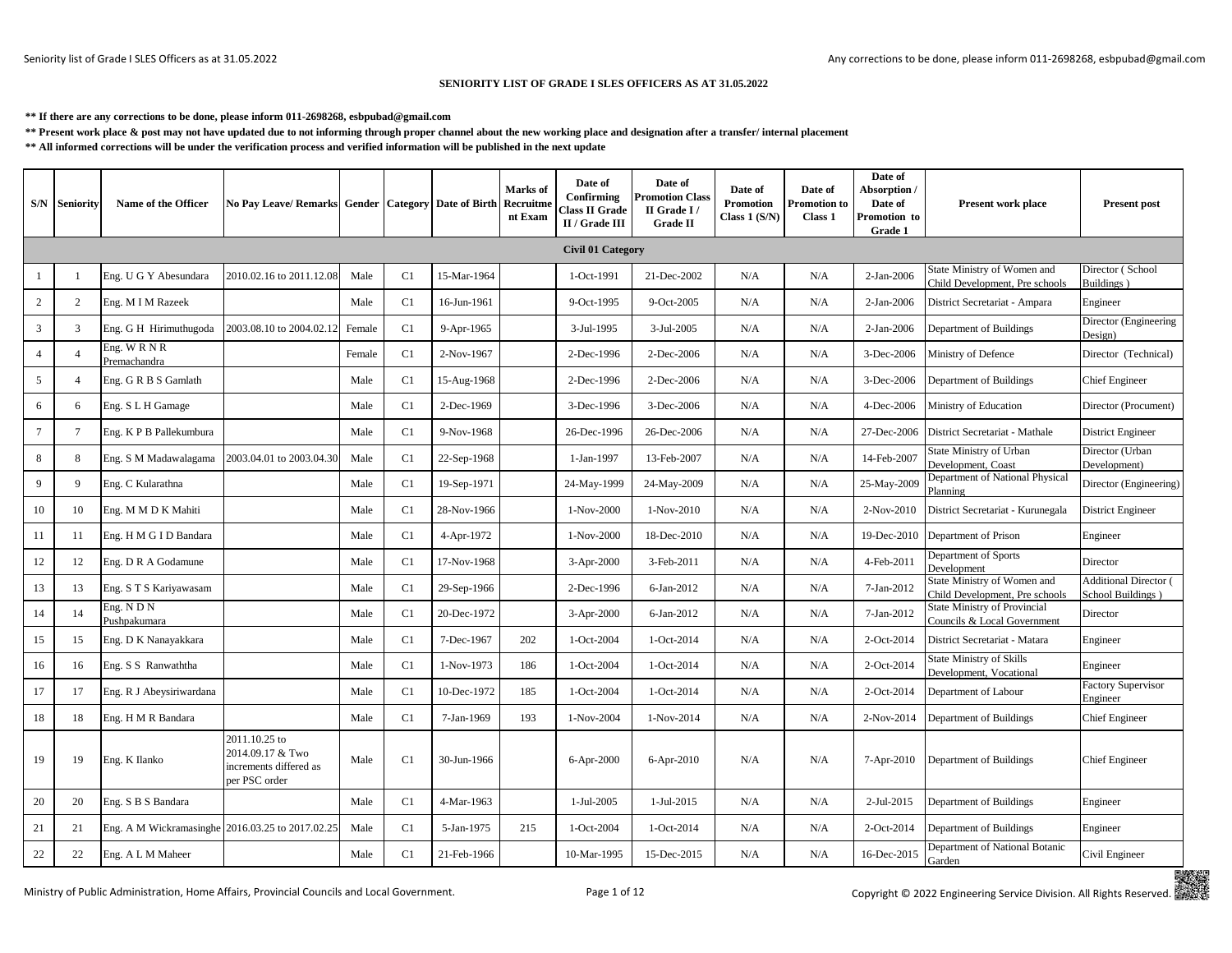| S/N            | <b>Seniority</b> | Name of the Officer          | No Pay Leave/ Remarks Gender   Category   Date of Birth     |        |                |             | Marks of<br>Recruitme<br>nt Exam | Date of<br>Confirming<br>Class II Grade<br>II / Grade III | Date of<br><b>Promotion Class</b><br>II Grade I<br><b>Grade II</b> | Date of<br><b>Promotion</b><br>Class $1(S/N)$ | Date of<br>romotion to<br>Class 1 | Date of<br>Absorption /<br>Date of<br>Promotion to<br>Grade 1 | <b>Present work place</b>                                             | <b>Present post</b>                         |
|----------------|------------------|------------------------------|-------------------------------------------------------------|--------|----------------|-------------|----------------------------------|-----------------------------------------------------------|--------------------------------------------------------------------|-----------------------------------------------|-----------------------------------|---------------------------------------------------------------|-----------------------------------------------------------------------|---------------------------------------------|
| 23             | 23               | Eng. H M C I Herath          |                                                             | Male   | C <sub>1</sub> | 4-Jan-1974  | 183                              | 1-Oct-2004                                                | 15-Dec-2015                                                        | N/A                                           | N/A                               | 16-Dec-2015                                                   | Ministry of Health                                                    | Director (Buildings)                        |
| 24             | 24               | Eng. G H A B Sajotha         | 2007.08.31 to<br>2008.09.15 and<br>2017.02.10 to 2017.11.09 | Male   | C <sub>1</sub> | 6-Sep-1973  | 207                              | 1-Oct-2004                                                | 15-Oct-2015                                                        | N/A                                           | N/A                               | 16-Oct-2015                                                   | Department of Buildings                                               | <b>Chief Engineer</b>                       |
| 25             | 25               | Eng. K P A Gunawardena       |                                                             | Male   | C <sub>1</sub> | 2-Jun-1973  | 110                              | 22-Oct-2007                                               | 22-Oct-2017                                                        | N/A                                           | N/A                               | 23-Oct-2017                                                   | Department of Buildings                                               | <b>Chief Engineer</b>                       |
| 26             | 26               | Eng. HHKCP<br>Chandrasekara  |                                                             | Male   | C <sub>1</sub> | 5-Jul-1978  | 104                              | 22-Oct-2007                                               | 22-Oct-2017                                                        | N/A                                           | N/A                               | 23-Oct-2017                                                   | North Western Provincial Council                                      | Engineer                                    |
| $27\,$         | 27               | Eng. R W L Chandrasiri       |                                                             | Male   | C1             | 15-Jun-1981 | 90                               | 22-Oct-2007                                               | 22-Oct-2017                                                        | N/A                                           | N/A                               | 23-Oct-2017                                                   | State Ministry of Home Affairs                                        | Deputy<br>Director/Assistant                |
| 28             | 28               | Eng. H M H<br>Pushpakumara   |                                                             | Male   | C <sub>1</sub> | 21-Nov-1977 | 120                              | 4-Mar-2008                                                | 4-Mar-2018                                                         | N/A                                           | N/A                               | 4-Mar-2020                                                    | Uva Provincial Council                                                | Provincial Engineer<br>Roads                |
| 29             | 29               | Eng. N Hewawitharana         |                                                             | Female | C1             | 6-Sep-1976  | 104                              | 5-Mar-2008                                                | 5-Mar-2018                                                         | N/A                                           | N/A                               | 5-Mar-2020                                                    | Department of Buildings                                               | Engineer                                    |
| 30             | 30               | Eng. B S C K Munasinghe      |                                                             | Female | C1             | 2-Jan-1974  | 92                               | 2-Apr-2008                                                | 2-Apr-2018                                                         | N/A                                           | N/A                               | 2-Apr-2020                                                    | Ministry of Health                                                    | Engineer                                    |
| 31             | 31               | Eng. S Surenderan            |                                                             | Male   | C1             | 30-Sep-1977 | 106                              | 3-Mar-2008                                                | 1-Feb-2019                                                         | N/A                                           | N/A                               | 1-Feb-2021                                                    | Department of Buildings                                               | Engineer                                    |
| 32             | 32               | Eng. S Vinodani              |                                                             | Female | C <sub>1</sub> | 5-Sep-1977  | 88                               | 3-Mar-2008                                                | 26-Feb-2019                                                        | N/A                                           | N/A                               | 26-Feb-2021                                                   | Department of Buildings                                               | <b>Chief Engineer</b>                       |
| 33             | 33               | Eng. K Thirukkumar           |                                                             | Male   | C1             | 25-Jan-1975 | 88                               | 28-May-2009                                               | 26-Feb-2019                                                        | N/A                                           | N/A                               | 28-May-2021                                                   | Department of Buildings                                               | Deputy Chief<br>Engineer                    |
|                |                  |                              |                                                             |        |                |             |                                  | <b>Civil 03 Category</b>                                  |                                                                    |                                               |                                   |                                                               |                                                                       |                                             |
|                | -1               | Eng. A L M Casim             |                                                             | Male   | C <sub>3</sub> | 19-Feb-1962 |                                  | 3-Jun-1985                                                | 7-Jul-1995                                                         | 7-Jul-2003                                    | N/A                               | 1-Jan-2006                                                    | Department of Irrigation                                              | Director                                    |
| $\overline{2}$ | 2                | Eng. D K M Galappaththi      |                                                             | Female | C <sub>3</sub> | 28-Feb-1963 |                                  | 12-Jan-1988                                               | 12-Jan-1998                                                        | 12-Jan-2006                                   | N/A                               | 2-Jan-2006                                                    | Department of Irrigation                                              | Director                                    |
| 3              | $\mathbf{3}$     | Eng. D M A Deheragoda        |                                                             | Male   | C <sub>3</sub> | 2-Jan-1962  |                                  | 12-Jan-1988                                               | 5-Jun-1998                                                         | 5-Jun-2006                                    | N/A                               | 2-Jan-2006                                                    | Department of Irrigation                                              | Director                                    |
| $\overline{4}$ | $\overline{4}$   | Eng. S M B M Azar            |                                                             | Male   | C <sub>3</sub> | 7-Jul-1966  |                                  | 16-Jun-1993                                               | 16-Jun-2003                                                        | 16-Jun-2011                                   | N/A                               | 2-Jan-2006                                                    | Department of Irrigation                                              | Director of Irrigation                      |
| 5              | 5                | Eng. K M A P<br>Karunanayaka |                                                             | Male   | C <sub>3</sub> | 5-Feb-1965  |                                  | 15-Feb-1995                                               | 15-Feb-2005                                                        | N/A                                           | N/A                               | 2-Jan-2006                                                    | Department of Irrigation                                              | Director                                    |
| 6              | 5                | Eng. B A K Chandralatha      |                                                             | Female | C <sub>3</sub> | 14-Jun-1965 |                                  | 15-Feb-1995                                               | 15-Feb-2005                                                        | N/A                                           | N/A                               | 2-Jan-2006                                                    | Department of Irrigation                                              | Director of Irrigation                      |
| $\tau$         | $7\phantom{.0}$  | Eng. N P Jayathilaka         | 2006.01.30 to 2006.10.31                                    | Male   | C <sub>3</sub> | 21-Dec-1965 |                                  | 19-Jun-1995                                               | 19-Jun-2005                                                        | 19-Jun-2013                                   | N/A                               | 2-Jan-2006                                                    | Department of Irrigation                                              | Director                                    |
| 8              | 8                | Eng. DHNL<br>Madawalagama    |                                                             | Female | C <sub>3</sub> | 12-Dec-1968 |                                  | 2-Dec-1996                                                | 2-Dec-2006                                                         | N/A                                           | N/A                               | 3-Dec-2006                                                    | Department of Irrigation                                              | Director (technical)                        |
| 9              | 8                | Eng. P M Jayadeera           |                                                             | Female | C <sub>3</sub> | 10-Oct-1968 |                                  | 2-Dec-1996                                                | 2-Dec-2006                                                         | N/A                                           | N/A                               | 3-Dec-2006                                                    | Department of Irrigation                                              | Director                                    |
| 10             | 8                | Eng. M S U Perera            |                                                             | Male   | C <sub>3</sub> | 10-Jun-1967 |                                  | 2-Dec-1996                                                | 2-Dec-2006                                                         | N/A                                           | N/A                               | 3-Dec-2006                                                    | Department of Irrigation                                              | Director Irrigation                         |
| 11             | 8                | Eng. W K S Wickramapala      |                                                             | Male   | C <sub>3</sub> | 26-Apr-1965 |                                  | 2-Dec-1996                                                | 2-Dec-2006                                                         | N/A                                           | N/A                               | 3-Dec-2006                                                    | Department of Irrigation                                              | Director                                    |
| 12             | 12               | Eng. L L Silva               | 2011.07.21 to 2013.07.28                                    | Male   | C <sub>3</sub> | 22-Jun-1966 |                                  | 15-Feb-1995                                               | 3-Mar-2005                                                         | N/A                                           | N/A                               | 2-Jan-2006                                                    | Department of Irrigation                                              | Director                                    |
| 13             | 13               | Eng. S K Hewagama            |                                                             | Male   | C <sub>3</sub> | 20-Apr-1965 |                                  | 2-Jun-1997                                                | 2-Jun-2007                                                         | N/A                                           | N/A                               | 3-Jun-2007                                                    | Department of Irrigation                                              | <b>Irrigation Director</b><br>(Polonnaruwa) |
| 14             | 14               | Eng. R G S K Rajapaksha      |                                                             | Male   | C <sub>3</sub> | 22-Jul-1961 |                                  | 24-Jun-1997                                               | 24-Jun-2007                                                        | N/A                                           | N/A                               | 25-Jun-2007                                                   | <b>State Ministry of Rural Housing</b><br>and Construction & Building | Director (<br><b>Engineering Services</b> ) |

Ministry of Public Administration, Home Affairs, Provincial Councils and Local Government. Page 2 of 12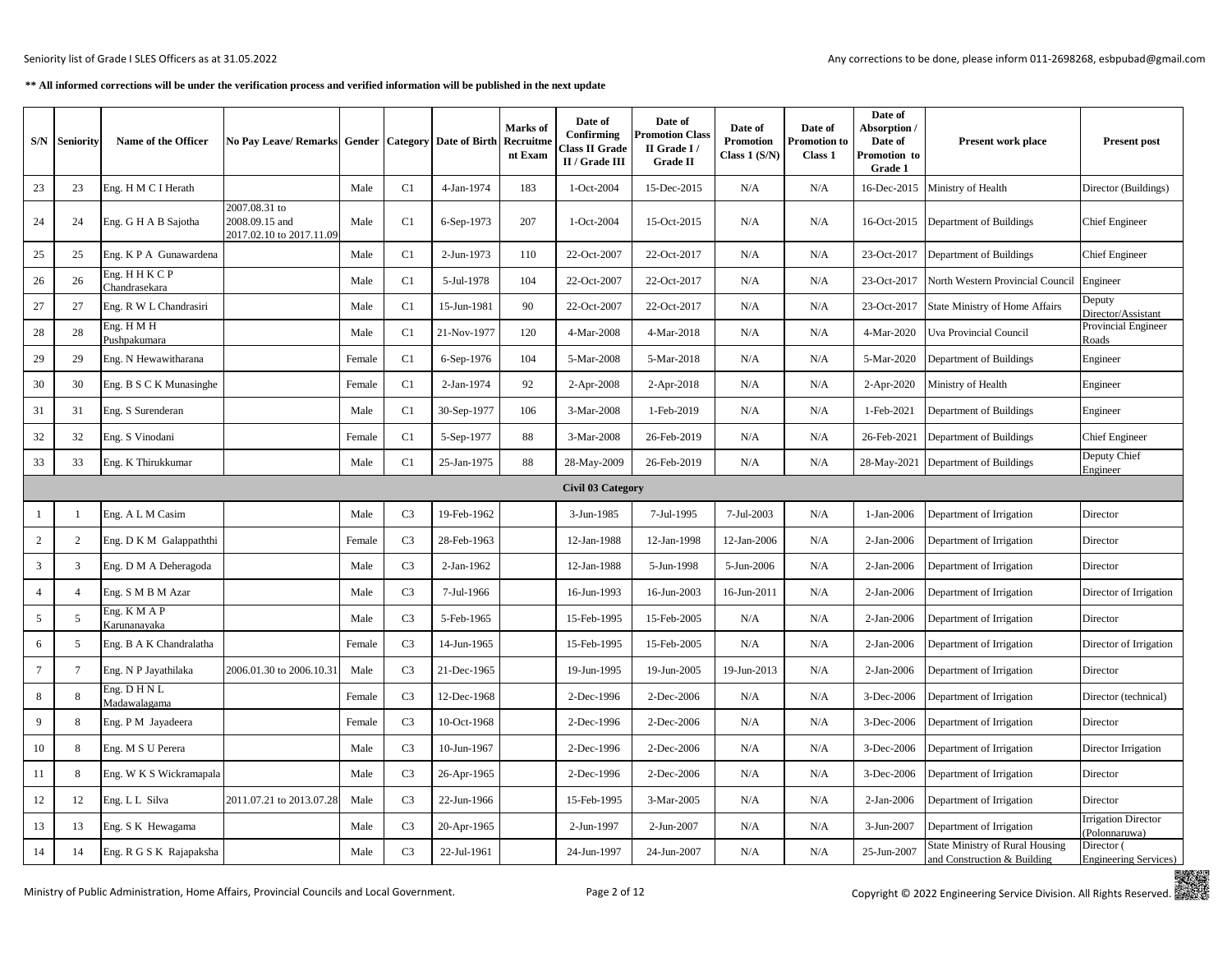| S/N | Seniority | Name of the Officer                         | No Pay Leave/ Remarks Gender   Category   Date of Birth |        |                |             | Marks of<br>Recruitme<br>nt Exam | Date of<br>Confirming<br><b>Class II Grade</b><br>II / Grade III | Date of<br><b>Promotion Class</b><br>II Grade I/<br><b>Grade II</b> | Date of<br>Promotion<br>Class $1(S/N)$ | Date of<br>Promotion to<br>Class 1 | Date of<br>Absorption /<br>Date of<br>Promotion to<br>Grade 1 | <b>Present work place</b>                             | <b>Present post</b>                        |
|-----|-----------|---------------------------------------------|---------------------------------------------------------|--------|----------------|-------------|----------------------------------|------------------------------------------------------------------|---------------------------------------------------------------------|----------------------------------------|------------------------------------|---------------------------------------------------------------|-------------------------------------------------------|--------------------------------------------|
| 15  | 15        | Eng. N Nagarathnam                          |                                                         | Male   | C <sub>3</sub> | 10-Oct-1965 |                                  | 15-Sep-1995                                                      | 6-Jul-2007                                                          | N/A                                    | N/A                                | 7-Jul-2007                                                    | Department of Irrigation                              | Director                                   |
| 16  | 16        | Eng. D Abesiriwardana                       | 2006.02.15 to 2007.02.14                                | Male   | C <sub>3</sub> | 14-Jun-1962 |                                  | 15-Jun-1995                                                      | 17-Dec-2007                                                         | N/A                                    | N/A                                | 18-Dec-2007                                                   | Department of Irrigation                              | Director                                   |
| 17  | 17        | Eng. S D Mediwaka                           |                                                         | Male   | C <sub>3</sub> | 3-Sep-1963  |                                  | 2-Oct-1998                                                       | 2-Oct-2008                                                          | N/A                                    | N/A                                | 3-Oct-2008                                                    | Department of Irrigation                              | Project Director                           |
| 18  | 18        | Eng. B $A \overline{M} S$<br>Beligaswaththa |                                                         | Male   | C <sub>3</sub> | 14-Sep-1970 | 70                               | 25-Jan-1999                                                      | 25-Jan-2009                                                         | N/A                                    | N/A                                | 26-Jan-2009                                                   | Department of Irrigation                              | Director                                   |
| 19  | 19        | Eng. S M M R K<br>Samarakoon                |                                                         | Female | C <sub>3</sub> | 22-Apr-1972 | 69                               | 25-Jan-1999                                                      | 25-Jan-2009                                                         | N/A                                    | N/A                                | 26-Jan-2009                                                   | Department of Irrigation                              | Director                                   |
| 20  | 20        | Eng. W C N<br>Wickramasinghe                |                                                         | Female | C <sub>3</sub> | 8-Jul-1971  | 68                               | 25-Jan-1999                                                      | 25-Jan-2009                                                         | N/A                                    | N/A                                | 26-Jan-2009                                                   | Department of Irrigation                              | Director                                   |
| 21  | 21        | Eng. P L N Puranegedara                     |                                                         | Male   | C <sub>3</sub> | 30-Jul-1969 | 67                               | 25-Jan-1999                                                      | 25-Jan-2009                                                         | N/A                                    | N/A                                | 26-Jan-2009                                                   | Department of Irrigation                              | Director                                   |
| 22  | 21        | Eng. S P C Sugeeshwara                      |                                                         | Male   | C <sub>3</sub> | 22-Nov-1969 | 67                               | 25-Jan-1999                                                      | 25-Jan-2009                                                         | N/A                                    | N/A                                | 26-Jan-2009                                                   | Department of Irrigation                              | Director                                   |
| 23  | 21        | Eng. T Batagoda                             |                                                         | Female | C <sub>3</sub> | 16-Nov-1970 | 67                               | 25-Jan-1999                                                      | 25-Jan-2009                                                         | N/A                                    | N/A                                | 26-Jan-2009                                                   | Department of Irrigation                              | Chief Engineer                             |
| 24  | 24        | Eng. T J<br>Thiruvarudchelvan               |                                                         | Male   | C <sub>3</sub> | 3-Apr-1970  | 66                               | 25-Jan-1999                                                      | 25-Jan-2009                                                         | N/A                                    | N/A                                | 26-Jan-2009                                                   | Department of Irrigation                              | <b>Chief Engineer</b>                      |
| 25  | 24        | Eng. K Subramaniyam                         |                                                         | Male   | C <sub>3</sub> | 25-Jun-1971 | 66                               | 25-Jan-1999                                                      | 25-Jan-2009                                                         | N/A                                    | N/A                                | 26-Jan-2009                                                   | Department of Irrigation                              | Chief Engineer                             |
| 26  | 24        | Eng. L G A Edirisinghe                      |                                                         | Male   | C <sub>3</sub> | 21-Jan-1972 | 66                               | 25-Jan-1999                                                      | 25-Jan-2009                                                         | N/A                                    | N/A                                | 26-Jan-2009                                                   | Department of Irrigation                              | Director                                   |
| 27  | 27        | Eng. L M W Rathnasiri                       |                                                         | Male   | C <sub>3</sub> | 3-Mar-1968  |                                  | 2-Jun-1997                                                       | 6-Feb-2009                                                          | N/A                                    | N/A                                | 7-Feb-2009                                                    | Department of Irrigation                              | Chief Engineer                             |
| 28  | 28        | Eng. H B P Bandara                          |                                                         | Male   | C <sub>3</sub> | 31-Jul-1970 | 66                               | 25-Jan-1999                                                      | 6-Feb-2009                                                          | N/A                                    | N/A                                | 7-Feb-2009                                                    | Department of Irrigation                              | <b>Chief Engineer</b>                      |
| 29  | 29        | Eng. A K A Jabbar                           |                                                         | Male   | C <sub>3</sub> | 18-Dec-1967 | 65                               | 19-Apr-1999                                                      | 19-Apr-2009                                                         | N/A                                    | N/A                                | 20-Apr-2009                                                   | Department of Irrigation                              | Director Engineer                          |
| 30  | 29        | Eng. L R H Perera                           |                                                         | Male   | C <sub>3</sub> | 30-Oct-1970 | 65                               | 19-Apr-1999                                                      | 19-Apr-2009                                                         | N/A                                    | N/A                                | 20-Apr-2009                                                   | State Ministry of Tanks,<br>Reservoirs and Irrigation | Director (Water<br>esources Planing &      |
| 31  | 31        | Eng. K A D K Dheera                         |                                                         | Female | C <sub>3</sub> | 28-Oct-1965 | 67                               | 25-Jan-1999                                                      | 11-Jul-2009                                                         | N/A                                    | N/A                                | 12-Jul-2009                                                   | Department of Irrigation                              | Chief Engineer                             |
| 32  | 32        | Eng. S P H Gamage                           | 2010.11.18 to 2012.02.01                                | Male   | C <sub>3</sub> | 3-Mar-1966  |                                  | 15-Feb-1995                                                      | 11-Aug-2008                                                         | N/A                                    | N/A                                | 12-Aug-2008                                                   | Department of Irrigation                              | Chief Engineer                             |
| 33  | 33        | Eng. P Rajapaksa                            |                                                         | Female | C <sub>3</sub> | 15-Aug-1964 | 76                               | 3-Apr-2000                                                       | 3-Apr-2010                                                          | N/A                                    | N/A                                | 4-Apr-2010                                                    | Department of Agriculture                             | Engineer                                   |
| 34  | 33        | Eng. I S Wickramasinghe                     |                                                         | Female | C <sub>3</sub> | 2-Feb-1969  | 76                               | 3-Apr-2000                                                       | $3-Apr-2010$                                                        | N/A                                    | N/A                                | 4-Apr-2010                                                    | Department of Irrigation                              | Chief Engineer                             |
| 35  | 35        | Eng. N G R Ariyarathna                      |                                                         | Male   | C <sub>3</sub> | 24-Jan-1965 | 74                               | 3-Apr-2000                                                       | 3-Apr-2010                                                          | N/A                                    | N/A                                | 4-Apr-2010                                                    | State Ministry of Canals and<br>Common Infrastructure | Director (ocean and<br>coast conservation) |
| 36  | 36        | Eng. A N P De Zoysa                         |                                                         | Female | C <sub>3</sub> | 6-Mar-1966  | 73                               | 3-Apr-2000                                                       | $3-Apr-2010$                                                        | N/A                                    | N/A                                | 4-Apr-2010                                                    | Department of Irrigation                              | Chief Engineer                             |
| 37  | 37        | Eng. G D F U Perera                         |                                                         | Male   | C <sub>3</sub> | 21-Mar-1961 |                                  | 15-Jun-1993                                                      | 7-May-2010                                                          | N/A                                    | N/A                                | 8-May-2010                                                    | Kotmale Training Center                               | Senior Lecture                             |
| 38  | 38        | Eng. N Yogarajah                            |                                                         | Male   | C <sub>3</sub> | 10-Jun-1971 | 69                               | 25-Jan-1999                                                      | 7-May-2010                                                          | N/A                                    | N/A                                | 8-May-2010                                                    | Department of Irrigation                              | <b>Chief Engineer</b>                      |
| 39  | 39        | Eng. L S Sooriyabandara                     |                                                         | Male   | C <sub>3</sub> | 29-Oct-1970 | 66                               | 8-Feb-1999                                                       | 7-May-2010                                                          | N/A                                    | N/A                                | 8-May-2010                                                    | Department of Irrigation                              | Director                                   |
| 40  | 40        | Eng. H V C Mendis                           |                                                         | Male   | C <sub>3</sub> | 28-Dec-1963 |                                  | 16-Jun-1995                                                      | 6-Aug-2010                                                          | N/A                                    | N/A                                |                                                               | 7-Aug-2010 Ministry of Irrigation                     | Director (Technical)                       |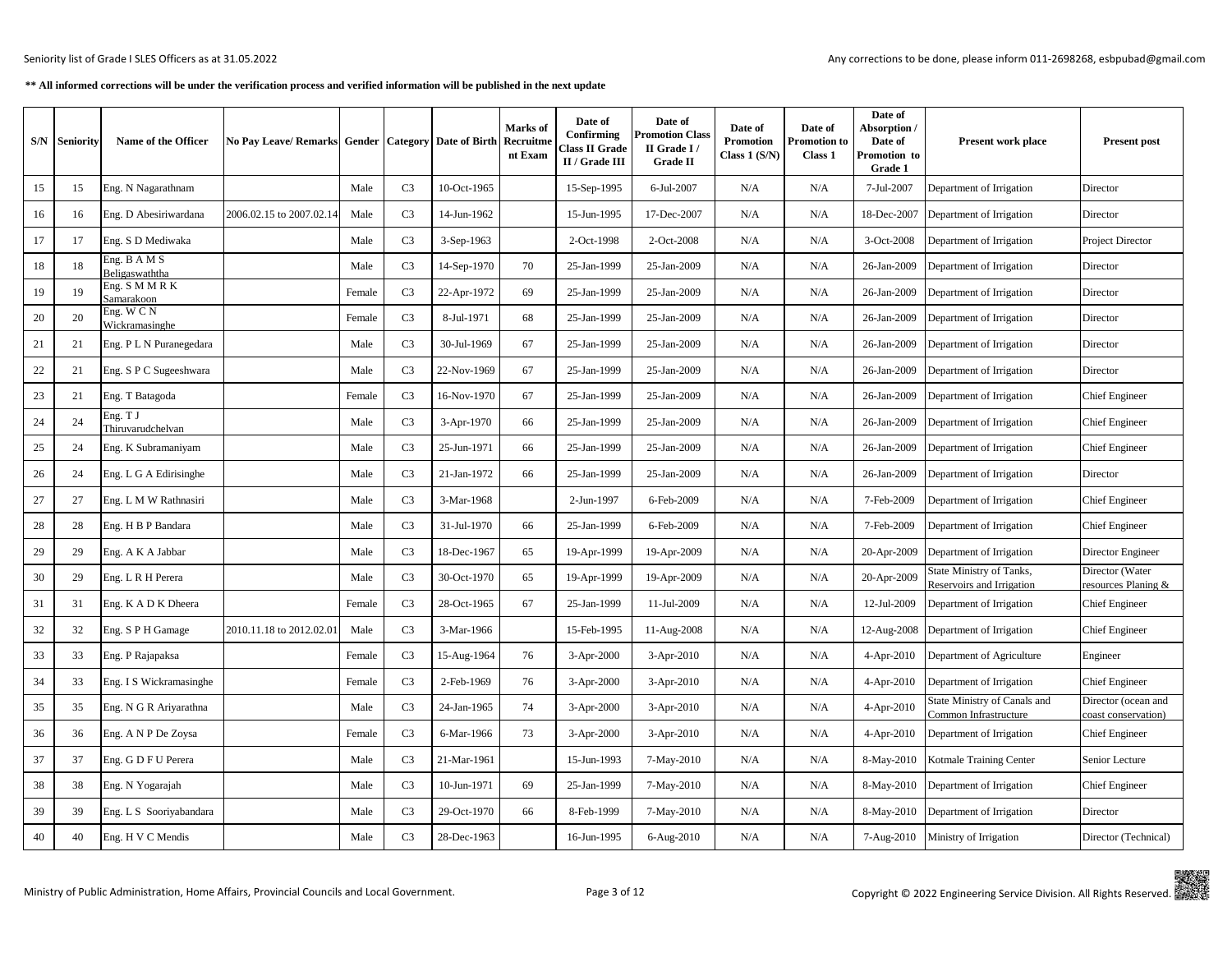|    | <b>S/N</b> Seniority | Name of the Officer               | No Pay Leave/ Remarks Gender   Category   Date of Birth |        |                |             | Marks of<br>Recruitme<br>nt Exam | Date of<br>Confirming<br>Class II Grade<br>II / Grade III | Date of<br><b>Promotion Class</b><br>II Grade I/<br><b>Grade II</b> | Date of<br><b>Promotion</b><br>Class $1(S/N)$ | Date of<br>Promotion to<br>Class 1 | Date of<br>Absorption /<br>Date of<br>Promotion to<br>Grade 1 | <b>Present work place</b>             | <b>Present post</b>              |
|----|----------------------|-----------------------------------|---------------------------------------------------------|--------|----------------|-------------|----------------------------------|-----------------------------------------------------------|---------------------------------------------------------------------|-----------------------------------------------|------------------------------------|---------------------------------------------------------------|---------------------------------------|----------------------------------|
| 41 | 41                   | Eng. H A J De Silva               |                                                         | Male   | C <sub>3</sub> | 19-Jun-1970 | 67                               | 25-Jan-1999                                               | 6-Aug-2010                                                          | N/A                                           | N/A                                | 7-Aug-2010                                                    | Department of Irrigation              | <b>Chief Engineer</b>            |
| 42 | 42                   | Eng. HRWJ<br>Premathunga          |                                                         | Male   | C <sub>3</sub> | 8-May-1970  | 66                               | 25-Jan-1999                                               | 6-Aug-2010                                                          | N/A                                           | N/A                                | 7-Aug-2010                                                    | Department of Irrigation              | Chief Engineer                   |
| 43 | 42                   | Eng. J D Amarasekara              |                                                         | Male   | C <sub>3</sub> | 22-Jul-1971 | 66                               | 25-Jan-1999                                               | 6-Aug-2010                                                          | N/A                                           | N/A                                | 7-Aug-2010                                                    | Department of Irrigation              | <b>Chief Engieer</b>             |
| 44 | 44                   | Eng. A $T$ L C<br>Samarasingha    |                                                         | Male   | C <sub>3</sub> | 14-Aug-1970 | 72                               | 1-Nov-2000                                                | 1-Nov-2010                                                          | N/A                                           | N/A                                | 2-Nov-2010                                                    | Department of Irrigation              | Chief Engineer                   |
| 45 | 45                   | Eng. M P Bamunawita               |                                                         | Female | C <sub>3</sub> | 26-Feb-1972 | 73                               | 3-Apr-2000                                                | 6-Jan-2012                                                          | N/A                                           | N/A                                | 7-Jan-2012                                                    | Department of Irrigation              | Irrigation Engineer              |
| 46 | 46                   | Eng. D M T S Disanayaka           |                                                         | Male   | C <sub>3</sub> | 29-May-1973 | 232                              | 1-Oct-2004                                                | 1-Oct-2014                                                          | N/A                                           | N/A                                | 2-Oct-2014                                                    | Department of Irrigation              | Irrigation Engineer              |
| 47 | 47                   | Eng. S Kokularamanan              |                                                         | Male   | C <sub>3</sub> | 10-Nov-1975 | 206                              | 1-Oct-2004                                                | 1-Oct-2014                                                          | N/A                                           | N/A                                | 2-Oct-2014                                                    | Department of Irrigation              | <b>Irrigation Engineer</b>       |
| 48 | 48                   | Eng. M A Jayakodi                 |                                                         | Female | C <sub>3</sub> | 15-Jun-1975 | 191                              | 1-Oct-2004                                                | 1-Oct-2014                                                          | N/A                                           | N/A                                | 2-Oct-2014                                                    | Department of Irrigation              | Chief Engineer                   |
| 49 | 49                   | Eng. W P Sudarshani               |                                                         | Female | C <sub>3</sub> | 17-Sep-1972 | 189                              | 1-Oct-2004                                                | 1-Oct-2014                                                          | N/A                                           | N/A                                | 2-Oct-2014                                                    | Department of Irrigation              | <b>Chief Engineer</b>            |
| 50 | 49                   | Eng. M A S S Gunasena             |                                                         | Male   | C <sub>3</sub> | 21-Jul-1973 | 189                              | 1-Oct-2004                                                | 1-Oct-2014                                                          | N/A                                           | N/A                                | 2-Oct-2014                                                    | Department of Irrigation              | <b>Chief Engineer</b><br>Acting) |
| 51 | 51                   | Eng. H M P S D Herath             |                                                         | Male   | C <sub>3</sub> | 27-Dec-1972 | 202                              | 4-Oct-2004                                                | 4-Oct-2014                                                          | N/A                                           | N/A                                | 5-Oct-2014                                                    | Department of Irrigation              | Engineer                         |
| 52 | 52                   | Eng. H G K Priyashantha           |                                                         | Male   | C <sub>3</sub> | 24-Jun-1969 | 178                              | 1-Oct-2004                                                | 6-Feb-2015                                                          | N/A                                           | N/A                                | 7-Feb-2015                                                    | Department of Agrarian<br>Development | Engineer                         |
| 53 | 53                   | Eng. M I M Z Ibrahim              |                                                         | Male   | C <sub>3</sub> | 4-Feb-1969  | 66                               | 25-Jan-1999                                               | 20-May-2016                                                         | N/A                                           | N/A                                | 21-May-2016                                                   | Department of Irrigation              | Irrigation Engineer              |
| 54 | 54                   | Eng. S U S R Siriwardhana         |                                                         | Female | C <sub>3</sub> | 5-Feb-1978  | 114                              | 22-Oct-2007                                               | 22-Oct-2017                                                         | N/A                                           | N/A                                | 23-Oct-2017                                                   | Department of Irrigation              | <b>Chief Engineer</b>            |
| 55 | 55                   | Eng. M G T P Dasanayaka           |                                                         | Female | C <sub>3</sub> | 20-Mar-1977 | 112                              | 22-Oct-2007                                               | 22-Oct-2017                                                         | N/A                                           | N/A                                | 23-Oct-2017                                                   | Department of Irrigation              | Engineer                         |
| 56 | 56                   | Eng. N Kirushnarupan              |                                                         | Male   | C <sub>3</sub> | 30-May-1975 | 106                              | 22-Oct-2007                                               | 22-Oct-2017                                                         | N/A                                           | N/A                                | 23-Oct-2017                                                   | Department of Irrigation              | Cheif Engineer                   |
| 57 | 56                   | Eng. KPUK<br><b>Thilakarathna</b> |                                                         | Male   | C <sub>3</sub> | 10-Sep-1981 | 106                              | 22-Oct-2007                                               | 22-Oct-2017                                                         | N/A                                           | N/A                                | 23-Oct-2017                                                   | Department of Irrigation              | Enginner                         |
| 58 | 58                   | Eng. R Rajani                     |                                                         | Female | C <sub>3</sub> | 13-Oct-1977 | 86                               | 22-Oct-2007                                               | 22-Oct-2017                                                         | N/A                                           | N/A                                | 23-Oct-2017                                                   | Department of Irrigation              | Chief Engineer                   |
| 59 | 59                   | Eng. H T S W Wijesooriya          |                                                         | Male   | C <sub>3</sub> | 26-May-1969 | 106                              | 22-Oct-2007                                               | 29-Oct-2017                                                         | N/A                                           | N/A                                | 30-Oct-2017                                                   | Department of Irrigation              | <b>Irrigation Engineer</b>       |
| 60 | 60                   | Eng. B A W<br>Weerawardena        |                                                         | Male   | C <sub>3</sub> | 25-Oct-1972 | 175                              | 1-Oct-2004                                                | 19-Dec-2017                                                         | N/A                                           | N/A                                | 20-Dec-2017                                                   | Department of Irrigation              | <b>Irrigation Engineer</b>       |
| 61 | 61                   | Eng. A Krishanthan                |                                                         | Male   | C <sub>3</sub> | 23-Aug-1980 | 106                              | 22-Oct-2007                                               | 19-Dec-2017                                                         | N/A                                           | N/A                                | 20-Dec-2017                                                   | Department of Irrigation              | Irrigation Engineer              |
| 62 | 62                   | Eng. G Mugunthan                  |                                                         | Male   | C <sub>3</sub> | 13-Oct-1974 | 94                               | 3-Mar-2008                                                | 3-Mar-2018                                                          | N/A                                           | N/A                                | 3-Mar-2020                                                    | Department of Irrigation              | <b>Irrigation Engineer</b>       |
| 63 | 62                   | Eng. S Hemakanth                  |                                                         | Male   | C <sub>3</sub> | 11-Oct-1982 | 94                               | 3-Mar-2008                                                | 3-Mar-2018                                                          | N/A                                           | N/A                                | 3-Mar-2020                                                    | Department of Irrigation              | Irrigation Engineer              |
| 64 | 64                   | Eng. Y M N U Buddhika             |                                                         | Male   | C <sub>3</sub> | 5-Apr-1976  | 92                               | 5-Mar-2008                                                | 5-Mar-2018                                                          | N/A                                           | N/A                                | 5-Mar-2020                                                    | Department of Irrigation              | Engineer                         |
| 65 | 65                   | Eng. A D S Gunawardhana           |                                                         | Female | C <sub>3</sub> | 8-Aug-1977  | 80                               | 5-Mar-2008                                                | 5-Mar-2018                                                          | N/A                                           | N/A                                | 5-Mar-2020                                                    | Department of Irrigation              | <b>Irrigation Engineer</b>       |
| 66 | 66                   | Eng. D S N Jayamanna              |                                                         | Female | C <sub>3</sub> | 18-Jul-1974 | 82                               | 3-Mar-2008                                                | 26-Mar-2018                                                         | N/A                                           | N/A                                |                                                               | 26-Mar-2020 Department of Irrigation  | <b>Irrigation Engineer</b>       |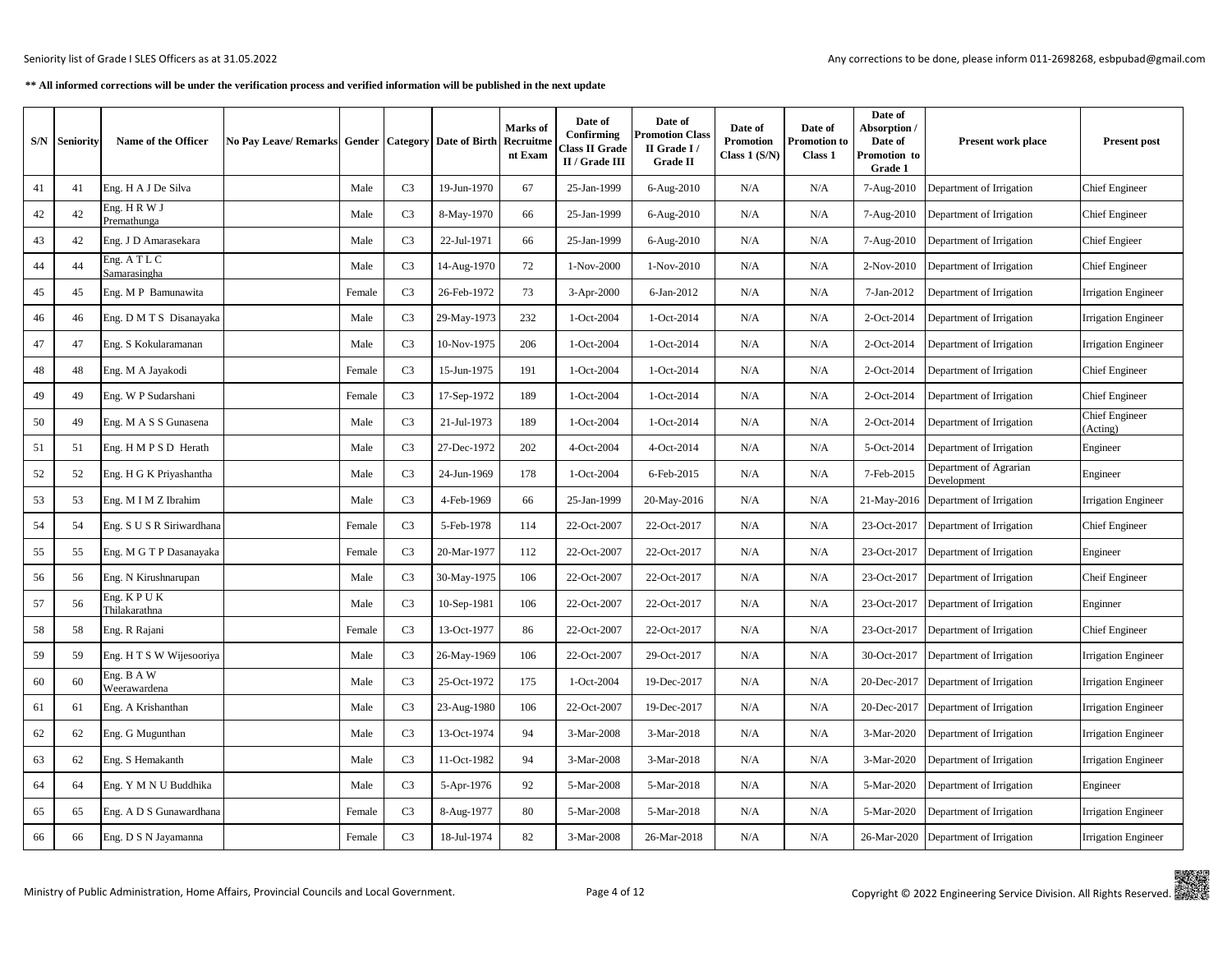|                | <b>S/N</b> Seniority | Name of the Officer        | No Pay Leave/ Remarks Gender   Category   Date of Birth |        |                |             | Marks of<br>Recruitme<br>nt Exam | Date of<br>Confirming<br>Class II Grade<br>II / Grade III | Date of<br><b>Promotion Class</b><br>II Grade I/<br><b>Grade II</b> | Date of<br><b>Promotion</b><br>Class $1(S/N)$ | Date of<br>Promotion to<br>Class 1 | Date of<br>Absorption /<br>Date of<br>Promotion to<br>Grade 1 | <b>Present work place</b>                              | <b>Present post</b>                    |
|----------------|----------------------|----------------------------|---------------------------------------------------------|--------|----------------|-------------|----------------------------------|-----------------------------------------------------------|---------------------------------------------------------------------|-----------------------------------------------|------------------------------------|---------------------------------------------------------------|--------------------------------------------------------|----------------------------------------|
| 67             | 67                   | Eng. P Yasotha             |                                                         | Female | C <sub>3</sub> | 13-Nov-1977 | 88                               | 3-Mar-2008                                                | 23-Jun-2018                                                         | N/A                                           | N/A                                | 23-Jun-2020                                                   | Department of Irrigation                               | <b>Irrigation Engineer</b>             |
| 68             | 68                   | Eng. V Thawakkumar         |                                                         | Male   | C <sub>3</sub> | 12-Nov-1975 | 90                               | 3-Mar-2008                                                | 6-Jul-2018                                                          | N/A                                           | N/A                                | 6-Jul-2020                                                    | Department of Irrigation                               | <b>Irrigation Engineer</b>             |
| 69             | 69                   | Eng. H A D C Dilruk        |                                                         | Male   | C <sub>3</sub> | 21-Feb-1976 | 100                              | 22-Oct-2007                                               | 26-Feb-2019                                                         | N/A                                           | N/A                                | 26-Feb-2021                                                   | Department of Irrigation                               | <b>Irrigation Engineer</b>             |
|                |                      |                            |                                                         |        |                |             |                                  | <b>Civil 04 Category</b>                                  |                                                                     |                                               |                                    |                                                               |                                                        |                                        |
|                |                      | Eng. HLDM<br>Chandrakumara |                                                         | Male   | C <sub>4</sub> | 9-Aug-1963  |                                  | 2-Jun-1997                                                | 2-Jun-2007                                                          | N/A                                           | N/A                                | 3-Jun-2007                                                    | Department of Railways                                 | Deputy Chief<br>Engineer               |
| 2              | $\blacksquare$       | Eng. H M K W Bandara       |                                                         | Male   | C <sub>4</sub> | 10-Feb-1966 |                                  | 2-Jun-1997                                                | 2-Jun-2007                                                          | N/A                                           | N/A                                | 3-Jun-2007                                                    | Department of Railways                                 | Deputy Chief<br>Engineer               |
| 3              | 3                    | Eng. E M S P K Deegala     |                                                         | Male   | C <sub>4</sub> | 28-Apr-1969 |                                  | 2-Jul-1997                                                | 11-Aug-2008                                                         | N/A                                           | N/A                                | 12-Aug-2008                                                   | Department of Railways                                 | Deputy Chief<br>Engineer               |
| $\overline{4}$ | $\overline{4}$       | Eng. P Nihal               |                                                         | Male   | C <sub>4</sub> | 4-Nov-1960  |                                  | 1-Jan-1998                                                | 11-Jul-2009                                                         | N/A                                           | N/A                                | 12-Jul-2009                                                   | Department of Railways                                 | Duputy Chief<br>Engineer               |
| 5              | 5                    | Eng. A M Asoka             |                                                         | Male   | C4             | 18-Jan-1971 | 62                               | 1-Jun-1999                                                | 7-May-2010                                                          | N/A                                           | N/A                                | 8-May-2010                                                    | Department of Railways                                 | <b>Additional District</b><br>Engineer |
| 6              | 6                    | Eng. P J Premathilaka      |                                                         | Male   | C <sub>4</sub> | 23-Aug-1969 |                                  | 1-Jan-1999                                                | 1-Jul-2011                                                          | N/A                                           | N/A                                | 2-Jul-2011                                                    | Department of Railways                                 | <b>Additional District</b><br>Engineer |
| $\tau$         | $\overline{7}$       | Eng. D W N Amerasena       |                                                         | Male   | C4             | 6-Feb-1974  | 196                              | 1-Nov-2004                                                | 1-Nov-2014                                                          | N/A                                           | N/A                                | 2-Nov-2014                                                    | Department of Railways                                 | District Engineer                      |
| 8              | 8                    | Eng. W L K Karunathilaka   |                                                         | Male   | C <sub>4</sub> | 12-Jun-1976 | 195                              | 1-Nov-2004                                                | 1-Nov-2014                                                          | N/A                                           | N/A                                | 2-Nov-2014                                                    | Department of Railways                                 | Engineer                               |
| 9              | 9                    | Eng. D K L P Kumara        |                                                         | Male   | C4             | 12-Apr-1975 | 194                              | 1-Nov-2004                                                | 1-Nov-2014                                                          | N/A                                           | N/A                                | 2-Nov-2014                                                    | Department of Railways                                 | <b>District Engineer</b>               |
|                |                      |                            |                                                         |        |                |             |                                  | <b>Civil 05 Category</b>                                  |                                                                     |                                               |                                    |                                                               |                                                        |                                        |
|                | $\blacksquare$       | Eng. L D Ruhunage          |                                                         | Female | C <sub>5</sub> | 15-Jan-1970 |                                  | 2-May-2000                                                | 24-Oct-2010                                                         | N/A                                           | N/A                                | 25-Oct-2010                                                   | Department of Coast<br><b>Conservation and Coastal</b> | Deputy Director                        |
|                |                      |                            |                                                         |        |                |             |                                  | <b>Civil 06 Category</b>                                  |                                                                     |                                               |                                    |                                                               |                                                        |                                        |
|                |                      | Eng. Y Sylvester           |                                                         | Female | C <sub>6</sub> | 14-Jan-1961 |                                  | 3-May-1988                                                | 5-Mar-1998                                                          | 3-May-2006                                    | N/A                                | 2-Jan-2006                                                    | Colombo Municipal Council                              | Director                               |
| 2              | 2                    | Eng. G A C R Ganepola      |                                                         | Female | C <sub>6</sub> | 19-Jun-1961 |                                  | 15-Jun-1993                                               | 15-Jun-2003                                                         | 15-Jun-2011                                   | N/A                                | 2-Jan-2006                                                    | Colombo Municipal Council                              | Civil Engineer                         |
| 3              | 2                    | Eng. A G Irshadh           |                                                         | Male   | C <sub>6</sub> | 13-Sep-1963 |                                  | 15-Jun-1993                                               | 15-Jun-2003                                                         | 15-Jun-2011                                   | N/A                                | 2-Jan-2006                                                    | Colombo Municipal Council                              | Engineer (Civil)                       |
| $\overline{4}$ | $\overline{4}$       | Eng. H M U Senevirathna    |                                                         | Male   | C6             | 9-Sep-1963  |                                  | 15-Feb-1995                                               | 15-Feb-2005                                                         | N/A                                           | N/A                                | 2-Jan-2006                                                    | <b>Western Provincial Council</b>                      | Engineer                               |
| 5              | $\overline{4}$       | Eng. R A T P Ranawaka      |                                                         | Male   | C <sub>6</sub> | 19-Oct-1965 |                                  | 15-Feb-1995                                               | 15-Feb-2005                                                         | N/A                                           | N/A                                | 2-Jan-2006                                                    | Colombo Municipal Council                              | Engineer                               |
| 6              | 6                    | Eng. M T A Hafeel          |                                                         | Male   | C <sub>6</sub> | 12-May-1963 |                                  | 15-Feb-1995                                               | 1-Jul-2005                                                          | N/A                                           | N/A                                | 2-Jan-2006                                                    | Colombo Municipal Council                              | Engineer                               |
| 7              | 7                    | Eng. K Ramesh              |                                                         | Male   | C6             | 25-Sep-1964 |                                  | 25-Sep-1995                                               | 25-Sep-2005                                                         | N/A                                           | N/A                                | 2-Jan-2006                                                    | Colombo Municipal Council                              | Engineer                               |
| 8              | 8                    | Eng. S D N P N De Peiris   |                                                         | Female | C <sub>6</sub> | 20-Jul-1964 |                                  | 15-Jun-1995                                               | 15-Feb-2006                                                         | N/A                                           | N/A                                | 16-Feb-2006                                                   | Colombo Municipal Council                              | Engineer                               |
| 9              | 9                    | Eng. R M L D Bandara       |                                                         | Female | C <sub>6</sub> | 17-Mar-1965 |                                  | 2-Dec-1996                                                | 2-Dec-2006                                                          | N/A                                           | N/A                                | 3-Dec-2006                                                    | Colombo Municipal Council                              | Engineer                               |
| 10             | 9                    | Eng. T Gunaweera           |                                                         | Female | C <sub>6</sub> | 20-Feb-1968 |                                  | 2-Dec-1996                                                | 2-Dec-2006                                                          | N/A                                           | N/A                                | 3-Dec-2006                                                    | Colombo Municipal Council                              | Engineer (Civil) -                     |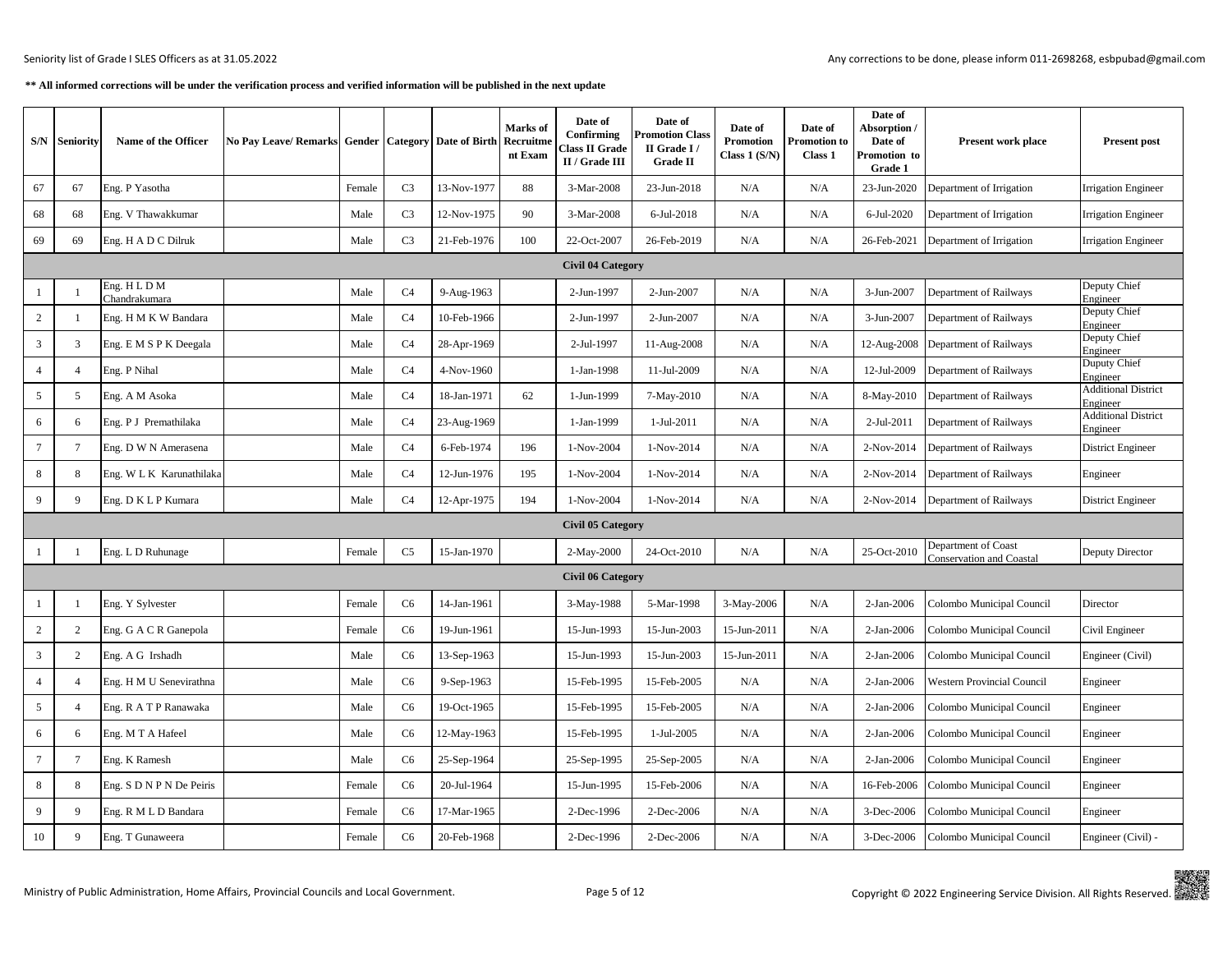|        | <b>S/N</b> Seniority | Name of the Officer            | No Pay Leave/ Remarks Gender   Category   Date of Birth |        |                |             | Marks of<br>Recruitme<br>nt Exam | Date of<br>Confirming<br>Class II Grade<br>II / Grade III | Date of<br>Promotion Class<br>II Grade I/<br><b>Grade II</b> | Date of<br><b>Promotion</b><br>Class $1(S/N)$ | Date of<br>romotion to<br>Class 1 | Date of<br>Absorption /<br>Date of<br>Promotion to<br>Grade 1 | <b>Present work place</b>                                             | <b>Present post</b>        |
|--------|----------------------|--------------------------------|---------------------------------------------------------|--------|----------------|-------------|----------------------------------|-----------------------------------------------------------|--------------------------------------------------------------|-----------------------------------------------|-----------------------------------|---------------------------------------------------------------|-----------------------------------------------------------------------|----------------------------|
| 11     | 11                   | Eng. H E I Karunarathne        |                                                         | Female | C <sub>6</sub> | 15-Dec-1964 |                                  | 1-Jan-1997                                                | 1-Jan-2007                                                   | N/A                                           | N/A                               | 2-Jan-2007                                                    | Colombo Municipal Council                                             | Engineer                   |
| 12     | 12                   | Eng. H A Sena                  |                                                         | Male   | C <sub>6</sub> | 20-May-1961 |                                  | 15-Aug-1997                                               | 15-Aug-2007                                                  | N/A                                           | N/A                               | 16-Aug-2007                                                   | Colombo Municipal Council                                             | Engineer                   |
| 13     | 13                   | Eng. P A Chandrapala           |                                                         | Male   | C <sub>6</sub> | 12-Nov-1965 | 64                               | 19-Apr-1999                                               | 19-Apr-2009                                                  | N/A                                           | N/A                               | 20-Apr-2009                                                   | Colombo Municipal Council                                             | Engineer                   |
| 14     | 14                   | Eng. V P Nanayakkara           |                                                         | Male   | C6             | 28-Dec-1970 | 63                               | 19-Apr-1999                                               | 19-Apr-2009                                                  | N/A                                           | N/A                               | 20-Apr-2009                                                   | Colombo Municipal Council                                             | Engineer                   |
| 15     | 14                   | Eng. S M Mysan                 | Nee S.Anwer                                             | Female | C <sub>6</sub> | 19-Jan-1971 | 63                               | 19-Apr-1999                                               | 19-Apr-2009                                                  | N/A                                           | N/A                               | 20-Apr-2009                                                   | Colombo Municipal Council                                             | Engineer                   |
| 16     | 16                   | Eng. A D S Rohana              |                                                         | Male   | C <sub>6</sub> | 18-Apr-1967 | 62                               | 20-May-1999                                               | 20-May-2009                                                  | N/A                                           | N/A                               | 21-May-2009                                                   | Colombo Municipal Council                                             | Civil Engineer             |
| 17     | 17                   | Eng. B S Abegunawardana        |                                                         | Female | C <sub>6</sub> | 22-Dec-1965 |                                  | 1-Jan-1997                                                | 11-Jul-2009                                                  | N/A                                           | N/A                               | 12-Jul-2009                                                   | Colombo Municipal Council                                             | Engineer                   |
| 18     | 18                   | Eng. R A M C Ranasinghe        |                                                         | Male   | C <sub>6</sub> | 16-Sep-1971 | 62                               | 19-Apr-1999                                               | 11-Jul-2009                                                  | N/A                                           | N/A                               | 12-Jul-2009                                                   | Colombo Municipal Council                                             | Engineer                   |
| 19     | 19                   | Eng. P Amarasooriya            | 2007.04.01 to 2010.03.3                                 | Male   | C <sub>6</sub> | 14-Aug-1964 |                                  | 15-Jun-1993                                               | $1-Apr-2010$                                                 | N/A                                           | N/A                               | 2-Apr-2010                                                    | <b>State Ministry of Rural Housing</b><br>and Construction & Building | Director<br>constructions) |
| $20\,$ | 20                   | Eng. T M Idampitiya            |                                                         | Female | C <sub>6</sub> | 30-Aug-1971 | 78                               | 3-Apr-2000                                                | 3-Apr-2010                                                   | N/A                                           | N/A                               | 4-Apr-2010                                                    | Colombo Municipal Council                                             | Chief district Engineer    |
| 21     | 20                   | Eng. S A N Pathiraja           | Nee<br>S.A.N.Sooriyaarchchi                             | Female | C <sub>6</sub> | 4-Oct-1971  | 78                               | 3-Apr-2000                                                | 3-Apr-2010                                                   | N/A                                           | N/A                               | 4-Apr-2010                                                    | Colombo Municipal Council                                             | Engineer                   |
| $22\,$ | 22                   | Eng. N D Wijethilaka           |                                                         | Female | C <sub>6</sub> | 2-Sep-1971  | 77                               | 3-Apr-2000                                                | 3-Apr-2010                                                   | N/A                                           | N/A                               | $4 - Apr - 2010$                                              | Colombo Municipal Council                                             | Engineer                   |
| 23     | 23                   | Eng. M M H Anfas               |                                                         | Male   | C <sub>6</sub> | 10-Nov-1971 | 73                               | 3-Apr-2000                                                | 3-Apr-2010                                                   | N/A                                           | N/A                               | 4-Apr-2010                                                    | Colombo Municipal Council                                             | Engineer                   |
| 24     | 24                   | Eng. D Kulathilaka             |                                                         | Male   | C <sub>6</sub> | 23-Feb-1967 |                                  | 15-Feb-1995                                               | 7-May-2010                                                   | N/A                                           | N/A                               | 8-May-2010                                                    | Colombo Municipal Council                                             | Engineer (Civil)           |
| $25\,$ | 25                   | Eng. J M Wijewickrama          |                                                         | Female | C <sub>6</sub> | 29-Jul-1967 | 74                               | 3-Apr-2000                                                | 6-Aug-2010                                                   | N/A                                           | N/A                               | 7-Aug-2010                                                    | Central Provincial Council                                            | Engineer                   |
| 26     | 26                   | Eng. C M S Dissanayake         |                                                         | Female | C <sub>6</sub> | 8-Oct-1972  | 72                               | 2-Nov-2000                                                | 2-Nov-2010                                                   | N/A                                           | N/A                               | 3-Nov-2010                                                    | <b>Central Provincial Council</b>                                     | Engineer                   |
| $27\,$ | 27                   | Eng. H K Ranawaka              |                                                         | Female | C <sub>6</sub> | 3-Sep-1964  |                                  | 2-Jun-1997                                                | 1-Jul-2011                                                   | N/A                                           | N/A                               | 2-Jul-2011                                                    | Colombo Municipal Council                                             | Engineer                   |
| 28     | 28                   | Eng. L B Kumudulal             |                                                         | Male   | C <sub>6</sub> | 10-Apr-1968 | 65                               | 13-May-1999                                               | 1-Jul-2011                                                   | N/A                                           | N/A                               | 2-Jul-2011                                                    | Colombo Municipal Council                                             | Engineer                   |
| 29     | 29                   | Eng. U K M K Kularathna        |                                                         | Male   | C <sub>6</sub> | 28-Jan-1975 | 197                              | 1-Oct-2004                                                | 1-Oct-2014                                                   | N/A                                           | N/A                               | 2-Oct-2014                                                    | Colombo Municipal Council                                             | Engineer                   |
| 30     | 29                   | Eng. W M U P Kumara            |                                                         | Male   | C <sub>6</sub> | 9-Dec-1975  | 197                              | 1-Oct-2004                                                | 1-Oct-2014                                                   | N/A                                           | N/A                               | 2-Oct-2014                                                    | Colombo Municipal Council                                             | Engineer                   |
| 31     | 31                   | Eng. S P N D Senarath          |                                                         | Female | C <sub>6</sub> | 18-Jul-1974 | 195                              | 1-Oct-2004                                                | 1-Oct-2014                                                   | N/A                                           | N/A                               | 2-Oct-2014                                                    | Colombo Municipal Council                                             | Engineer                   |
| 32     | 32                   | Eng. I K M C K<br>Ilangasinghe |                                                         | Female | C <sub>6</sub> | 11-Oct-1972 | 186                              | 11-Oct-2004                                               | 11-Oct-2014                                                  | N/A                                           | N/A                               | 12-Oct-2014                                                   | <b>Central Provincial Council</b>                                     | Engineer                   |
| 33     | 33                   | Eng. C K Weerawardana          |                                                         | Male   | C <sub>6</sub> | 22-Apr-1969 | 170                              | 3-Nov-2005                                                | 3-Nov-2015                                                   | N/A                                           | N/A                               | 4-Nov-2015                                                    | Colombo Municipal Council                                             | Engineer                   |
| 34     | 34                   | Eng. W A S Sarojini            |                                                         | Female | C <sub>6</sub> | 19-Oct-1973 |                                  | 10-Oct-2005                                               | 22-Dec-2015                                                  | N/A                                           | N/A                               | 23-Dec-2015                                                   | Colombo Municipal Council                                             | Engineer                   |
| 35     | 35                   | Eng. O C Jayanandana           |                                                         | Male   | C <sub>6</sub> | 26-Mar-1968 |                                  | 21-Feb-2006                                               | 21-Feb-2016                                                  | N/A                                           | N/A                               | 22-Feb-2016                                                   | Southern Provincial Council                                           | Engineer                   |
| 36     | 36                   | Eng. D C W Vithanachchi        |                                                         | Female | C <sub>6</sub> | 22-Jul-1967 |                                  | 30-Dec-1996                                               | 20-May-2016                                                  | N/A                                           | N/A                               |                                                               | 21-May-2016 Colombo Municipal Council                                 | Engineer                   |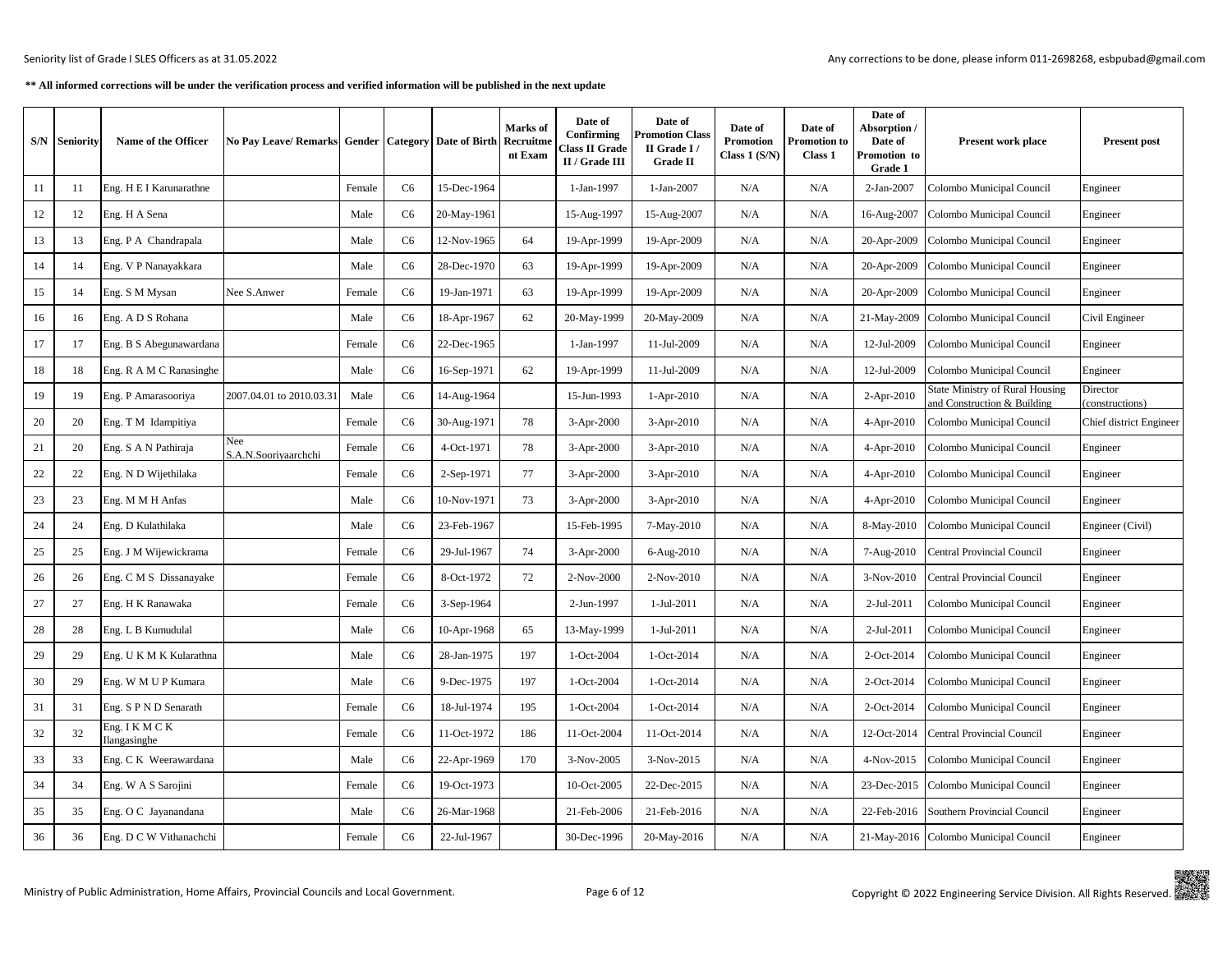|                | <b>S/N</b> Seniority | Name of the Officer         | <b>No Pay Leave/ Remarks</b> |        |                | <b>Gender   Category   Date of Birth</b> | Marks of<br>Recruitme<br>nt Exam | Date of<br>Confirming<br>Class II Grade<br>II / Grade III | Date of<br>Promotion Class<br>II Grade I/<br><b>Grade II</b> | Date of<br><b>Promotion</b><br>Class $1(S/N)$ | Date of<br>Promotion to<br>Class 1 | Date of<br>Absorption /<br>Date of<br>Promotion to<br>Grade 1 | <b>Present work place</b>                                | <b>Present post</b>                  |
|----------------|----------------------|-----------------------------|------------------------------|--------|----------------|------------------------------------------|----------------------------------|-----------------------------------------------------------|--------------------------------------------------------------|-----------------------------------------------|------------------------------------|---------------------------------------------------------------|----------------------------------------------------------|--------------------------------------|
| 37             | 37                   | Eng. E M S K Edirisinghe    |                              | Male   | C <sub>6</sub> | 19-Sep-1966                              |                                  | 15-Feb-1995                                               | 4-Aug-2017                                                   | N/A                                           | N/A                                | 5-Aug-2017                                                    | Colombo Municipal Council                                | Engineer                             |
|                |                      |                             |                              |        |                |                                          |                                  | <b>Civil 07 Category</b>                                  |                                                              |                                               |                                    |                                                               |                                                          |                                      |
|                | -1                   | Eng. K P Wickramage         |                              | Male   | C7             | 2-Jan-1962                               |                                  | 7-Oct-1991                                                | 7-Oct-2001                                                   | 7-Oct-2009                                    | N/A                                | 2-Jan-2006                                                    | Southern Provincial Council                              | Director (Buldings)                  |
| 2              | 2                    | Eng. S Ganeshalingam        |                              | Male   | C7             | 3-Sep-1961                               |                                  | 15-Jun-1993                                               | 15-Jun-2003                                                  | N/A                                           | N/A                                | 2-Jan-2006                                                    | <b>Eastern Provincial Council</b>                        | Provincial Director of<br>Irrigation |
| $\overline{3}$ | 2                    | Eng. D Chandrathilaka       |                              | Male   | C7             | 7-Feb-1963                               |                                  | 15-Jun-1993                                               | 15-Jun-2003                                                  | 15-Jun-2011                                   | N/A                                | 2-Jan-2006                                                    | Uva Provincial Council                                   | Provincial Director -<br>Roads       |
| $\overline{4}$ | $\overline{4}$       | Eng. S M Jayasundara        |                              | Male   | C7             | 21-Jul-1962                              |                                  | 1-Jul-1993                                                | 1-Jul-2003                                                   | 1-Jul-2011                                    | N/A                                | 2-Jan-2006                                                    | Uva Provincial Council                                   | Engineer                             |
| 5              | 5                    | Eng. C B Abedeera           |                              | Female | C7             | 3-Apr-1964                               |                                  | 15-Feb-1995                                               | 15-Feb-2005                                                  | 15-Feb-2013                                   | N/A                                | 2-Jan-2006                                                    | Southern Provincial Council                              | Engineer                             |
| 6              | 5                    | Eng. D M K S<br>Dissanayaka |                              | Male   | C7             | 6-Jul-1966                               |                                  | 15-Feb-1995                                               | 15-Feb-2005                                                  | 15-Feb-2013                                   | N/A                                | 2-Jan-2006                                                    | Ministry of Highways                                     | Director (Civil)                     |
| $\overline{7}$ | $7\phantom{.0}$      | Eng. B R S B Basnayake      | 2010.05.24 to 2013.12.05     | Male   | C7             | 6-Mar-1963                               |                                  | 1-Oct-1991                                                | 1-Oct-2001                                                   | 1-Oct-2009                                    | N/A                                | 2-Jan-2006                                                    | North Western Provincial Counci                          | Provincial Director<br>Road          |
| 8              | 8                    | Eng. S A S K Wijesekara     |                              | Female | C7             | 7-May-1966                               |                                  | 1-Aug-1994                                                | 1-Jul-2005                                                   | N/A                                           | N/A                                | 2-Jan-2006                                                    | <b>Central Provincial Council</b>                        | Engineer                             |
| 9              | 9                    | Eng. K T Sivaranjan         |                              | Male   | C7             | 7-Nov-1965                               |                                  | 15-Feb-1995                                               | 12-Nov-2005                                                  | N/A                                           | N/A                                | 2-Jan-2006                                                    | Eastern Provincial Council                               | Deputy Provincial<br>Director        |
| 10             | 10                   | Eng. W M I S K Wijekoon     |                              | Male   | C7             | 24-Dec-1966                              |                                  | 15-Jun-1995                                               | 13-Nov-2005                                                  | N/A                                           | N/A                                | 2-Jan-2006                                                    | District Secretariat - Kanday                            | District Engineer                    |
| 11             | 11                   | Eng. K Eshwararajah         |                              | Male   | C7             | 3-Oct-1964                               |                                  | 15-Aug-1994                                               | 10-Jan-2006                                                  | N/A                                           | N/A                                | 11-Jan-2006                                                   | Northern Provincial Council                              | Engineer                             |
| 12             | 12                   | Eng. G W P Perera           |                              | Female | C7             | 28-Aug-1961                              |                                  | 2-Dec-1996                                                | 2-Dec-2006                                                   | N/A                                           | N/A                                | 3-Dec-2006                                                    | <b>Western Provincial Council</b>                        | Engineer                             |
| 13             | 12                   | Eng. S Koneshwaran          |                              | Female | C7             | 31-Mar-1967                              |                                  | 2-Dec-1996                                                | 2-Dec-2006                                                   | N/A                                           | N/A                                | 3-Dec-2006                                                    | <b>Eastern Provincial Council</b>                        | Engineer                             |
| 14             | 14                   | Eng. V Premakumar           | 2001.02.15 to 2005.09.15     | Male   | C7             | 24-Feb-1962                              |                                  | 14-Jul-1993                                               | 5-Jan-2007                                                   | N/A                                           | N/A                                | 6-Jan-2007                                                    | Northern Provincial Council                              | Provincial Director of<br>Irrigation |
| 15             | 15                   | Eng. V Karunanathan         |                              | Male   | C7             | 7-Apr-1965                               |                                  | 15-Feb-1995                                               | 5-Jan-2007                                                   | N/A                                           | N/A                                | 6-Jan-2007                                                    | <b>Eastern Provincial Council</b>                        | Provincial Director                  |
| 16             | 16                   | Eng. K Chandramohan         |                              | Male   | C7             | 25-May-1967                              |                                  | 29-Jan-1997                                               | 29-Jan-2007                                                  | N/A                                           | N/A                                | 30-Jan-2007                                                   | <b>Eastern Provincial Council</b>                        | Provincial Director                  |
| 17             | 17                   | Eng. K B Kalyanawathi       |                              | Female | C7             | 16-Sep-1964                              |                                  | 2-Jun-1997                                                | 2-Jun-2007                                                   | N/A                                           | N/A                                | 3-Jun-2007                                                    | Sabaragamuwa Provincial Council Director (Buildings)     |                                      |
| 18             | 17                   | Eng. J S Jayathissa         |                              | Male   | C7             | 3-Oct-1965                               |                                  | 2-Jun-1997                                                | 2-Jun-2007                                                   | N/A                                           | N/A                                | 3-Jun-2007                                                    | North Western Provincial Council Engineer                |                                      |
| 19             | 19                   | Eng. U L A Nazaar           |                              | Male   | C7             | 12-Jun-1966                              |                                  | 9-Jun-1997                                                | 9-Jun-2007                                                   | N/A                                           | N/A                                | 10-Jun-2007                                                   | <b>Eastern Provincial Council</b>                        | Deputy Director                      |
| 20             | 20                   | Eng. K C D Fernando         |                              | Female | C7             | 22-Sep-1964                              |                                  | 2-Dec-1996                                                | 6-Jul-2007                                                   | N/A                                           | N/A                                | 7-Jul-2007                                                    | North Central Provincial Council                         | Director                             |
| 21             | 21                   | Eng. G S Amarasinghe        |                              | Male   | C7             | 29-Oct-1966                              |                                  | 6-Mar-1995                                                | 4-Jan-2008                                                   | N/A                                           | N/A                                | 5-Jan-2008                                                    | Department of Technical<br><b>Education and Training</b> | <b>Chief Engineer</b>                |
| 22             | 22                   | Eng. A M J T Gangananda     | 2007.05.14 to 2010.05.14     | Male   | C7             | 20-Aug-1964                              |                                  | 15-Jun-1995                                               | 15-Jun-2005                                                  | N/A                                           | N/A                                | 2-Jan-2006                                                    | <b>Uva Provincial Council</b>                            | <b>Chief Building</b><br>Engineer    |
| 23             | 23                   | Eng. K K Samanthilaka       |                              | Male   | C7             | 20-Apr-1967                              |                                  | 2-Dec-1996                                                | 11-Aug-2008                                                  | N/A                                           | N/A                                | 12-Aug-2008                                                   | Department of National<br>Community Water Supply         | Director (Technical)                 |
| 24             | 24                   | Eng. R M A Wijayaratne      |                              | Male   | C7             | 3-Jul-1965                               |                                  | 2-Dec-1996                                                | 2-Dec-2008                                                   | N/A                                           | N/A                                | 3-Dec-2008                                                    | <b>Central Provincial Council</b>                        | Engineer                             |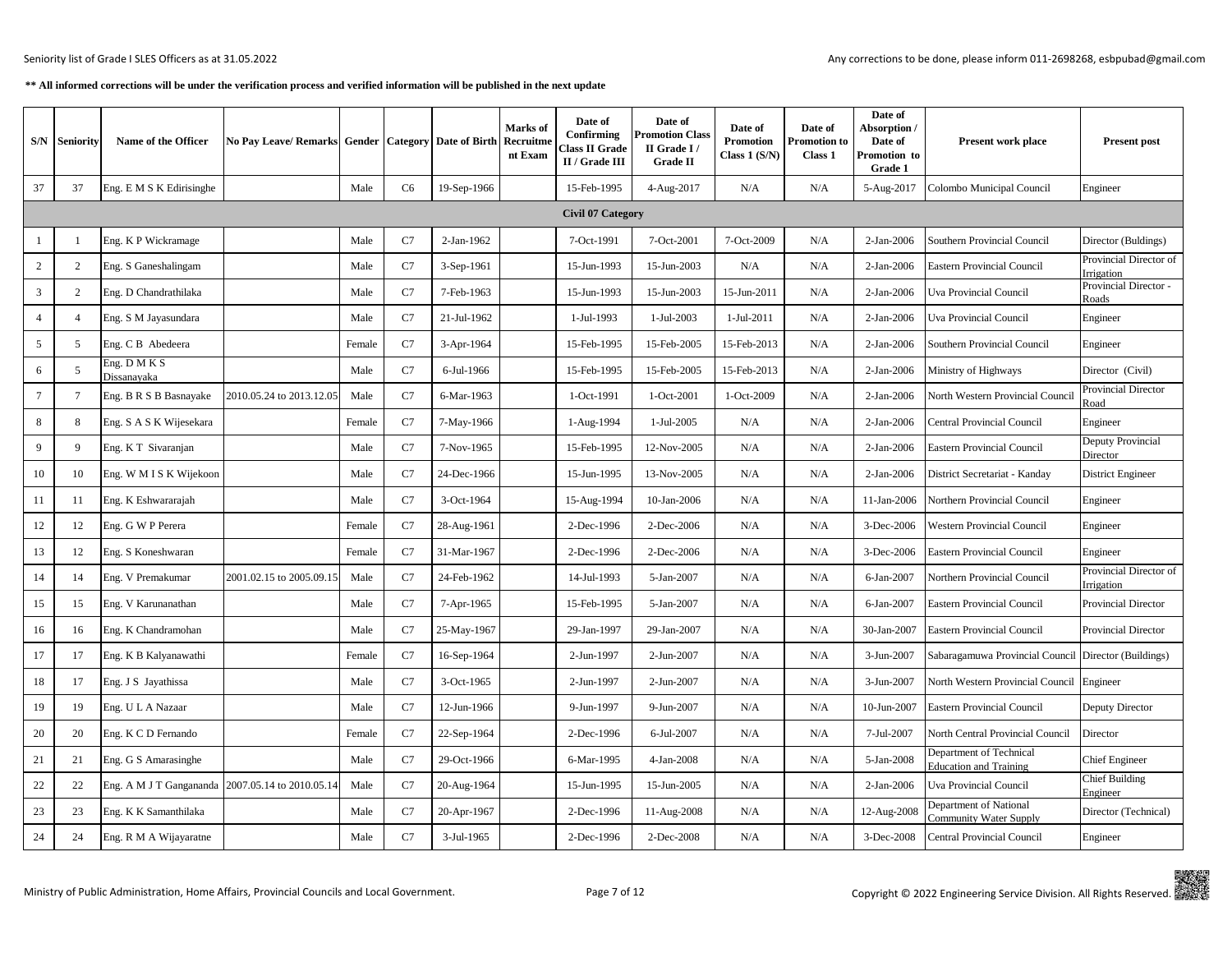|        | <b>S/N</b> Seniority | Name of the Officer                       | No Pay Leave/ Remarks Gender   Category   Date of Birth                                                 |        |    |             | Marks of<br>Recruitme<br>nt Exam | Date of<br>Confirming<br>Class II Grade<br>II / Grade III | Date of<br><b>Promotion Class</b><br>II Grade I/<br><b>Grade II</b> | Date of<br><b>Promotion</b><br>Class $1(S/N)$ | Date of<br>Promotion to<br>Class 1 | Date of<br>Absorption /<br>Date of<br>Promotion to<br>Grade 1 | <b>Present work place</b>                                        | <b>Present post</b>                   |
|--------|----------------------|-------------------------------------------|---------------------------------------------------------------------------------------------------------|--------|----|-------------|----------------------------------|-----------------------------------------------------------|---------------------------------------------------------------------|-----------------------------------------------|------------------------------------|---------------------------------------------------------------|------------------------------------------------------------------|---------------------------------------|
| 25     | 25                   | Eng. R P Gunawardana                      |                                                                                                         | Female | C7 | 16-Sep-1966 |                                  | 2-Dec-1996                                                | 6-Feb-2009                                                          | N/A                                           | N/A                                | 7-Feb-2009                                                    | Western Provincial Council                                       | Director (Engineering)                |
| 26     | 26                   | Eng. V Rajagopalasingham                  |                                                                                                         | Male   | C7 | 28-Jul-1968 | 65                               | 19-Apr-1999                                               | 19-Apr-2009                                                         | N/A                                           | N/A                                | 20-Apr-2009                                                   | <b>Eastern Provincial Council</b>                                | Deputy Director                       |
| $27\,$ | 27                   | Eng. K C Pushpakumari                     |                                                                                                         | Female | C7 | 6-Oct-1968  | 64                               | 19-Apr-1999                                               | 19-Apr-2009                                                         | N/A                                           | N/A                                | 20-Apr-2009                                                   | Sabaragamuwa Provincial Council                                  | Director (Roads)                      |
| $28\,$ | 27                   | Eng. W M $\overline{A}$<br>Wickramasinghe |                                                                                                         | Male   | C7 | 8-Sep-1970  | 64                               | 19-Apr-1999                                               | 19-Apr-2009                                                         | N/A                                           | N/A                                | 20-Apr-2009                                                   | <b>Central Provincial Council</b>                                | Engineer                              |
| 29     | 29                   | Eng. N C Batugedara                       |                                                                                                         | Female | C7 | 14-Feb-1966 | 63                               | 19-Apr-1999                                               | 19-Apr-2009                                                         | N/A                                           | N/A                                | 20-Apr-2009                                                   | State Ministry of Rural Housing<br>and Construction & Building   | <b>Chief Engineer</b>                 |
| 30     | 30                   | Eng. P R S Palihawadana                   |                                                                                                         | Male   | C7 | 18-Apr-1970 | 62                               | 19-Apr-1999                                               | 19-Apr-2009                                                         | N/A                                           | N/A                                | 20-Apr-2009                                                   | Sabaragamuwa Provincial Council                                  | Director (Design &<br>Research)       |
| 31     | 31                   | Eng. J M T B Jayawardana                  |                                                                                                         | Male   | C7 | 9-Jan-1968  | 62                               | 2-Jun-1999                                                | 2-Jun-2009                                                          | N/A                                           | N/A                                | 3-Jun-2009                                                    | North Western Provincial Council                                 | <b>Executive Engineer</b>             |
| 32     | 32                   | Eng. W S Jayathilaka                      |                                                                                                         | Male   | C7 | 31-Jul-1961 |                                  | 2-Dec-1996                                                | 11-Jul-2009                                                         | N/A                                           | N/A                                | 12-Jul-2009                                                   | North Western Provincial Council                                 | <b>Provincial Engineer</b>            |
| 33     | 33                   | Eng. N Suthaharan                         |                                                                                                         | Male   | C7 | 26-Jun-1972 | 63                               | 19-Apr-1999                                               | 11-Jul-2009                                                         | N/A                                           | N/A                                | 12-Jul-2009                                                   | Northern Provincial Council                                      | Engineer                              |
| 34     | 34                   | Eng. P M Amarasekara                      |                                                                                                         | Male   | C7 | 25-Feb-1970 | 62                               | 21-Apr-1999                                               | 11-Jul-2009                                                         | N/A                                           | N/A                                | 12-Jul-2009                                                   | <b>Uva Provincial Council</b>                                    | Chief Engineer Roads                  |
| 35     | 35                   | Eng. W K A S<br>Chandrarathna             | 2004.01.15 to<br>2009.01.14 No pay<br>period has been<br>considered before Grade<br><b>II</b> Promotion | Male   | C7 | 18-Mar-1964 |                                  | 1-Oct-1991                                                | 21-Dec-2009                                                         | N/A                                           | N/A                                | 22-Dec-2009                                                   | Sabaragamuwa Provincial Council                                  | Deputy Direcor<br>(Roads)             |
| 36     | 36                   | Eng. L I Ramanayaka                       |                                                                                                         | Male   | C7 | 6-Oct-1969  | 62                               | 12-May-1999                                               | 14-Mar-2010                                                         | N/A                                           | N/A                                | 15-Mar-2010                                                   | Southern Provincial Council                                      | <b>Chief Engineer</b>                 |
| 37     | 37                   | Eng. P L W Rathnayaka                     |                                                                                                         | Female | C7 | 30-May-1971 | 79                               | 3-Apr-2000                                                | $3-Apr-2010$                                                        | N/A                                           | N/A                                | 4-Apr-2010                                                    | Sabaragamuwa Provincial Counc                                    | Deputy Director<br>Roads)             |
| 38     | 38                   | Eng. S Mahinthan                          |                                                                                                         | Male   | C7 | 4-Sep-1972  | 78                               | 3-Apr-2000                                                | 3-Apr-2010                                                          | N/A                                           | N/A                                | 4-Apr-2010                                                    | Ministry of Urban Development<br>k Housing                       | Director<br>(Development)             |
| 39     | 39                   | Eng. D L B P Wijesekara                   |                                                                                                         | Female | C7 | 31-Mar-1970 | 73                               | 3-Apr-2000                                                | $3-Apr-2010$                                                        | N/A                                           | N/A                                | 4-Apr-2010                                                    | North Central Provincial Council                                 | Director                              |
| 40     | 40                   | Eng. P Padigama                           |                                                                                                         | Female | C7 | 8-Jul-1967  | 75                               | 6-Apr-2000                                                | 6-Apr-2010                                                          | N/A                                           | N/A                                | 7-Apr-2010                                                    | Southern Provincial Council                                      | Engineer                              |
| 41     | 41                   | Eng. S N Jayasinghe                       |                                                                                                         | Male   | C7 | 30-Oct-1972 | 79                               | 2-May-2000                                                | 2-May-2010                                                          | N/A                                           | N/A                                | 3-May-2010                                                    | State Ministry of Warehouse<br>Facilities, Container Yards, Port | Director<br>Engineeering)             |
| 42     | 42                   | Eng. W M Jayawickrama                     |                                                                                                         | Male   | C7 | 8-Dec-1967  |                                  | 30-Dec-1996                                               | 7-May-2010                                                          | N/A                                           | N/A                                | 8-May-2010                                                    | Sabaragamuwa Provincial Counci                                   | Deputy Director (<br>School Building) |
| 43     | 43                   | Eng. W M P B<br>Weerasinghe               |                                                                                                         | Male   | C7 | 4-Jan-1967  | 62                               | 19-Apr-1999                                               | 7-May-2010                                                          | N/A                                           | N/A                                | 8-May-2010                                                    | Ministry of Justice                                              | Director                              |
| 44     | 44                   | Eng. D V Chandrasiri                      |                                                                                                         | Male   | C7 | 12-Feb-1971 | 78                               | 3-Apr-2000                                                | 6-Aug-2010                                                          | N/A                                           | N/A                                | 7-Aug-2010                                                    | Sabaragamuwa Provincial Counci                                   | Deputy Director<br>(Buildings)        |
| 45     | 45                   | Eng. K Gunasinghe                         |                                                                                                         | Female | C7 | 27-Jun-1966 | 74                               | 20-Dec-2000                                               | 20-Dec-2010                                                         | N/A                                           | N/A                                | 21-Dec-2010                                                   | <b>Central Provincial Council</b>                                | Engineer                              |
| 46     | 46                   | Eng. C Abegunasekera                      | 2010.06.04 to 2012.03.04                                                                                | Female | C7 | 10-Feb-1970 | 63                               | 19-Apr-1999                                               | 19-Apr-2009                                                         | N/A                                           | N/A                                | 20-Apr-2009                                                   | Central Provincial Council                                       | Engineer                              |
| 47     | 47                   | Eng. A M Rizvi                            |                                                                                                         | Male   | C7 | 9-Apr-1965  |                                  | 2-Dec-1996                                                | 24-Apr-2011                                                         | N/A                                           | N/A                                | 25-Apr-2011                                                   | <b>Eastern Provincial Council</b>                                | <b>Chief Engineer</b>                 |
| 48     | 48                   | Eng. V Jehananthan                        |                                                                                                         | Male   | C7 | 19-Jul-1970 | 64                               | 19-Apr-1999                                               | 1-Jul-2011                                                          | N/A                                           | N/A                                | 2-Jul-2011                                                    | Northern Provincial Council                                      | Engineer                              |
| 49     | 49                   | Eng. P Rasamohan                          |                                                                                                         | Male   | C7 | 10-Jan-1972 | 63                               | 19-Apr-1999                                               | 1-Jul-2011                                                          | N/A                                           | N/A                                | 2-Jul-2011                                                    | <b>Eastern Provincial Council</b>                                | <b>Chief Engineer</b>                 |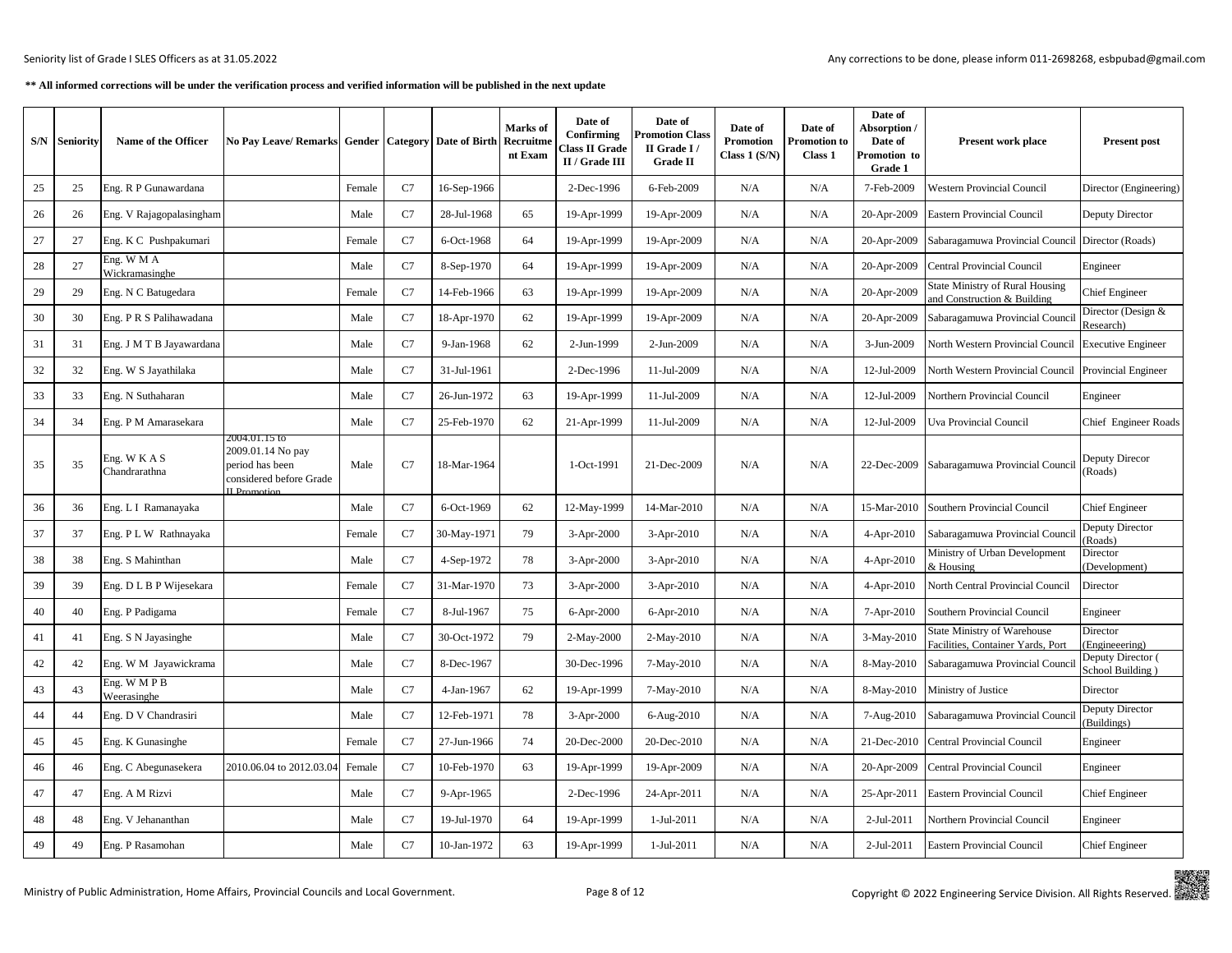|    | <b>S/N</b> Seniority | Name of the Officer              | No Pay Leave/ Remarks Gender   Category   Date of Birth                                    |        |    |             | Marks of<br>Recruitme<br>nt Exam | Date of<br>Confirming<br><b>Class II Grade</b><br>II / Grade III | Date of<br>Promotion Class<br>II Grade I/<br><b>Grade II</b> | Date of<br><b>Promotion</b><br>Class $1(S/N)$ | Date of<br>Promotion to<br>Class 1 | Date of<br>Absorption /<br>Date of<br>Promotion to<br>Grade 1 | <b>Present work place</b>                                      | <b>Present post</b>                   |
|----|----------------------|----------------------------------|--------------------------------------------------------------------------------------------|--------|----|-------------|----------------------------------|------------------------------------------------------------------|--------------------------------------------------------------|-----------------------------------------------|------------------------------------|---------------------------------------------------------------|----------------------------------------------------------------|---------------------------------------|
| 50 | 50                   | Eng. THMDCE Peiris               |                                                                                            | Male   | C7 | 26-Mar-1969 |                                  | 20-May-1999                                                      | 1-Jul-2011                                                   | N/A                                           | N/A                                | 2-Jul-2011                                                    | North Western Provincial Council Engineer                      |                                       |
| 51 | 51                   | Eng. S Jeyaseelan                |                                                                                            | Male   | C7 | 6-Mar-1970  | 76                               | 3-Apr-2000                                                       | 1-Jul-2011                                                   | N/A                                           | N/A                                | 2-Jul-2011                                                    | Northern Provincial Council                                    | Engineer                              |
| 52 | 52                   | Eng. D H M S K Herath            |                                                                                            | Female | C7 | 12-Aug-1965 | 74                               | 3-Apr-2000                                                       | 1-Jul-2011                                                   | N/A                                           | N/A                                | 2-Jul-2011                                                    | State Ministry of Urban<br>Development, Waste Disposal         | Director (Urban<br>Development)       |
| 53 | 53                   | Eng. A G Samarasingha            |                                                                                            | Male   | C7 | 14-Apr-1961 |                                  | 1-Jan-1997                                                       | 13-Nov-2011                                                  | N/A                                           | N/A                                | 14-Nov-2011                                                   | <b>Central Provincial Council</b>                              | <b>District Engineer</b>              |
| 54 | 54                   | Eng. M P P Nawarathna            |                                                                                            | Male   | C7 | 11-Jun-1970 |                                  | 17-May-1999                                                      | 6-Jan-2012                                                   | N/A                                           | N/A                                | 7-Jan-2012                                                    | North Western Provincial Council Engineer                      |                                       |
| 55 | 55                   | Eng. H M Dharmarathna            |                                                                                            | Male   | C7 | 3-Jan-1970  | 74                               | 3-Apr-2000                                                       | 6-Jan-2012                                                   | N/A                                           | N/A                                | 7-Jan-2012                                                    | Uva Provincial Council                                         | Chief Engineer (Rds)                  |
| 56 | 56                   | Eng. S D N Hendry                |                                                                                            | Male   | C7 | 27-Jul-1966 | 75                               | 3-Apr-2000                                                       | 6-Jan-2012                                                   | N/A                                           | N/A                                | 15-Jan-2012                                                   | Uva Provincial Council                                         | Provincial Road<br>Engineer           |
| 57 | 57                   | Eng. M M Riyaz                   |                                                                                            | Male   | C7 | 25-Nov-1970 | 73                               | 3-Apr-2000                                                       | 2-Mar-2012                                                   | N/A                                           | N/A                                | 3-Mar-2012                                                    | Eastern Provincial Council                                     | Chief Engineer                        |
| 58 | 58                   | Eng. H C J Thilakarathna         | 2007.07.25 to 2010.03.16                                                                   | Male   | C7 | 5-Nov-1971  | 73                               | 4-Apr-2000                                                       | 27-Apr-2012                                                  | N/A                                           | N/A                                | 28-Apr-2012                                                   | Ministry of Water Supply                                       | Director<br>Procurement)              |
| 59 | 59                   | Eng. V Muralitharan              |                                                                                            | Male   | C7 | 2-Oct-1970  | 62                               | 19-Apr-1999                                                      | 5-Apr-2013                                                   | N/A                                           | N/A                                | 6-Apr-2013                                                    | Northern Provincial Council                                    | Engineer                              |
| 60 | 60                   | Eng. E M S B Ekanayeka           |                                                                                            | Male   | C7 | 1-Oct-1970  | 62                               | 1-Jun-1999                                                       | 5-Apr-2013                                                   | N/A                                           | N/A                                | 6-Apr-2013                                                    | North Western Provincial Council Engineer                      |                                       |
| 61 | 61                   | Eng. U S P Udawaththa            |                                                                                            | Male   | C7 | 24-Jun-1970 | 65                               | 19-Apr-1999                                                      | 30-May-2013                                                  | N/A                                           | N/A                                |                                                               | 31-May-2013 Sabaragamuwa Provincial Council Executive Engineer |                                       |
| 62 | 62                   | Eng. G Jayarathna                | Increments of 2007 &<br>2008 has been differed.<br>PSC Order for Grade I<br>promotion date | Male   | C7 | 23-Dec-1964 |                                  | 2-Dec-1996                                                       | 7-May-2010                                                   | N/A                                           | N/A                                | 6-Aug-2013                                                    | Sabaragamuwa Provincial Council                                | Deputy Director<br>Design & Research) |
| 63 | 63                   | Eng. V K K Juwanabadu            |                                                                                            | Female | C7 | 1-Oct-1969  | 65                               | 19-Apr-1999                                                      | 6-Dec-2013                                                   | N/A                                           | N/A                                | 7-Dec-2013                                                    | Southern Provincial Council                                    | Engineer                              |
| 64 | 64                   | Eng. A S Gowripalan              |                                                                                            | Male   | C7 | 21-Apr-1970 |                                  | 1-Feb-2001                                                       | 6-Dec-2013                                                   | N/A                                           | N/A                                | 7-Dec-2013                                                    | <b>Eastern Provincial Council</b>                              | Engineer                              |
| 65 | 65                   | Eng. C H Rathnayaka              |                                                                                            | Male   | C7 | 14-Sep-1965 |                                  | 15-Feb-1995                                                      | 7-Sep-2014                                                   | N/A                                           | N/A                                | 8-Sep-2014                                                    | Uva Provincial Council                                         | Provincial Road<br>Engineer           |
| 66 | 66                   | Eng. V G R Kumara                |                                                                                            | Male   | C7 | 27-Nov-1975 | 206                              | 1-Oct-2004                                                       | 1-Oct-2014                                                   | N/A                                           | N/A                                | 2-Oct-2014                                                    | Uva Provincial Council                                         | <b>Engineer Buildings</b>             |
| 67 | 67                   | Eng. N P Kumarasinghe            |                                                                                            | Male   | C7 | 3-Feb-1973  | 199                              | 1-Oct-2004                                                       | 1-Oct-2014                                                   | N/A                                           | N/A                                | 2-Oct-2014                                                    | North Western Provincial Council Executive Engineer            |                                       |
| 68 | 68                   | Eng. W M H D K<br>Wickramasinghe |                                                                                            | Female | C7 | 4-May-1970  | 184                              | 1-Oct-2004                                                       | 1-Oct-2014                                                   | N/A                                           | N/A                                | 2-Oct-2014                                                    | North Western Provincial Council Engineer                      |                                       |
| 69 | 69                   | Eng. G S Ajith                   |                                                                                            | Male   | C7 | 14-Oct-1968 | 181                              | 1-Oct-2004                                                       | $1-Oct-2014$                                                 | N/A                                           | N/A                                | 2-Oct-2014                                                    | Sabaragamuwa Provincial Counci                                 | Deputy Director<br>Local Government)  |
| 70 | 70                   | Eng. H A W Kamalsiri             |                                                                                            | Male   | C7 | 25-Oct-1970 | 180                              | 1-Oct-2004                                                       | 1-Oct-2014                                                   | N/A                                           | N/A                                | 2-Oct-2014                                                    | North Western Provincial Council Engineer                      |                                       |
| 71 | 71                   | Eng. J M S I Bandara             |                                                                                            | Male   | C7 | 13-Oct-1972 | 178                              | 1-Oct-2004                                                       | 1-Oct-2014                                                   | N/A                                           | N/A                                | 2-Oct-2014                                                    | North Western Provincial Council Engineer                      |                                       |
| 72 | 71                   | Eng. R M S N Dhanapala           |                                                                                            | Male   | C7 | 26-Jul-1975 | 178                              | 1-Oct-2004                                                       | 1-Oct-2014                                                   | N/A                                           | N/A                                | 2-Oct-2014                                                    | Uva Provincial Council                                         | Engineer(Building)                    |
| 73 | 73                   | Eng. A D S Priyadarshani         |                                                                                            | Female | C7 | 9-Nov-1974  | 177                              | 1-Oct-2004                                                       | 1-Oct-2014                                                   | N/A                                           | N/A                                | 2-Oct-2014                                                    | North Western Provincial Council Engineer                      |                                       |
| 74 | 74                   | Eng. H M J Herath                |                                                                                            | Male   | C7 | 14-Sep-1975 | 176                              | 1-Oct-2004                                                       | 1-Oct-2014                                                   | N/A                                           | N/A                                | 2-Oct-2014                                                    | North Central Provincial Council                               | Engineer                              |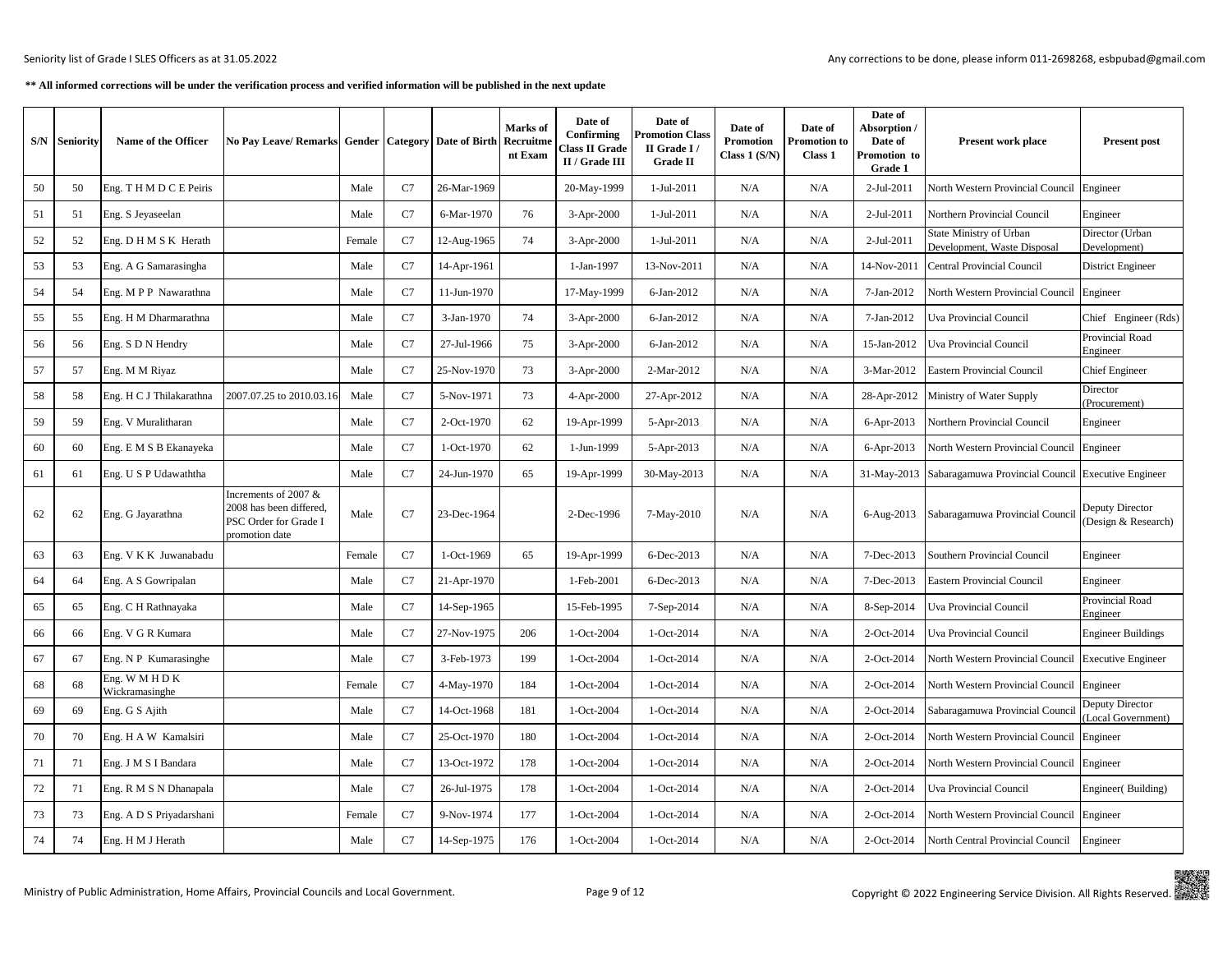|    | <b>S/N</b> Seniority | Name of the Officer             | <b>No Pay Leave/ Remarks</b> |        |    | <b>Gender   Category   Date of Birth</b> | Marks of<br>Recruitme<br>nt Exam | Date of<br>Confirming<br>Class II Grade<br>II / Grade III | Date of<br><b>Promotion Class</b><br>II Grade I/<br><b>Grade II</b> | Date of<br>Promotion<br>Class $1(S/N)$ | Date of<br>Promotion to<br><b>Class 1</b> | Date of<br>Absorption /<br>Date of<br>Promotion to<br>Grade 1 | <b>Present work place</b>                                             | <b>Present post</b>                      |
|----|----------------------|---------------------------------|------------------------------|--------|----|------------------------------------------|----------------------------------|-----------------------------------------------------------|---------------------------------------------------------------------|----------------------------------------|-------------------------------------------|---------------------------------------------------------------|-----------------------------------------------------------------------|------------------------------------------|
| 75 | 75                   | Eng. D M U S B<br>Dissanayaka   |                              | Male   | C7 | 22-Oct-1971                              | 174                              | 6-Dec-2004                                                | 6-Dec-2014                                                          | N/A                                    | N/A                                       | 7-Dec-2014                                                    | North Central Provincial Council                                      | Engineer                                 |
| 76 | 76                   | Eng. M M J S Wijekoon           |                              | Male   | C7 | 5-Oct-1973                               | 185                              | 27-Dec-2004                                               | 27-Dec-2014                                                         | N/A                                    | N/A                                       | 28-Dec-2014                                                   | Uva Provincial Council                                                | <b>Provincial Director</b><br>Irrigation |
| 77 | 77                   | Eng. H M U Herath               | Nee H M U K Herath           | Male   | C7 | 28-Sep-1975                              | 212                              | 1-Oct-2004                                                | 7-Aug-2015                                                          | N/A                                    | N/A                                       | 8-Aug-2015                                                    | <b>State Ministry of Rural Housing</b><br>and Construction & Building | Director (Technical)                     |
| 78 | 78                   | Eng. B A M S H<br>Beligaswathta |                              | Male   | C7 | 6-Jan-1976                               | 172                              | 10-Oct-2005                                               | 10-Oct-2015                                                         | N/A                                    | N/A                                       | 11-Oct-2015                                                   | Sabaragamuwa Provincial Council Executive Engineer                    |                                          |
| 79 | 79                   | Eng. R M A S Rathnayaka         |                              | Male   | C7 | 13-Jul-1975                              | 171                              | 10-Oct-2005                                               | 10-Oct-2015                                                         | N/A                                    | N/A                                       | 11-Oct-2015                                                   | <b>Uva Provincial Council</b>                                         | Engineer                                 |
| 80 | 80                   | Eng. J A D V T<br>Jayasooriya   |                              | Female | C7 | 22-Jun-1970                              | 169                              | 10-Oct-2005                                               | 10-Oct-2015                                                         | N/A                                    | N/A                                       | 11-Oct-2015                                                   | District Secretariat - Gampaha                                        | Engineer                                 |
| 81 | 81                   | Eng. A Sureshkumar              |                              | Male   | C7 | 16-Feb-1975                              | 173                              | 19-Oct-2005                                               | 19-Oct-2015                                                         | N/A                                    | N/A                                       | 20-Oct-2015                                                   | <b>Eastern Provincial Council</b>                                     | Engineer                                 |
| 82 | 82                   | Eng. M P P Dilhani              |                              | Female | C7 | 27-Dec-1971                              | 171                              | 2-Nov-2005                                                | 2-Nov-2015                                                          | N/A                                    | N/A                                       | 3-Nov-2015                                                    | District Secretariat -<br>Anuradhapura                                | District Engineer                        |
| 83 | 83                   | Eng. K K Gunarathna             |                              | Male   | C7 | 23-Jul-1968                              |                                  | 2-Jun-1997                                                | 15-Dec-2015                                                         | N/A                                    | N/A                                       | 16-Dec-2015                                                   | Sabaragamuwa Provincial Council Executive Engineer                    |                                          |
| 84 | 84                   | Eng. K M S C Werahara           |                              | Male   | C7 | 4-Sep-1971                               |                                  | 3-Apr-2000                                                | 15-Dec-2015                                                         | N/A                                    | N/A                                       | 16-Dec-2015                                                   | Sabaragamuwa Provincial Council Executive Engineer                    |                                          |
| 85 | 85                   | Eng. W G S C Senarathna         |                              | Male   | C7 | 27-Oct-1971                              | 177                              | 13-Dec-2004                                               | 15-Dec-2015                                                         | N/A                                    | N/A                                       | 16-Dec-2015                                                   | <b>Central Provincial Council</b>                                     | Engineer                                 |
| 86 | 86                   | Eng. T Rajagopu                 |                              | Male   | C7 | 31-Jan-1973                              | 118                              | 22-Oct-2007                                               | 22-Oct-2017                                                         | N/A                                    | N/A                                       | 23-Oct-2017                                                   | Northern Provincial Council                                           | Engineer                                 |
| 87 | 87                   | Eng. G A D Arunashanthi         |                              | Female | C7 | 9-Nov-1979                               | 100                              | 22-Oct-2007                                               | 22-Oct-2017                                                         | N/A                                    | N/A                                       | 23-Oct-2017                                                   | <b>Central Provincial Council</b>                                     | Engineer                                 |
| 88 | 88                   | Eng. B A N Jayalath             |                              | Male   | C7 | 8-Aug-1980                               | 118                              | 5-Nov-2007                                                | 5-Nov-2017                                                          | N/A                                    | N/A                                       | 6-Nov-2017                                                    | North Central Provincial Council                                      | Deputy Director                          |
| 89 | 89                   | Eng. D M T D<br>Dissanayake     |                              | Male   | C7 | 29-May-1981                              | 112                              | 12-Nov-2007                                               | 12-Nov-2017                                                         | N/A                                    | N/A                                       | 13-Nov-2017                                                   | Central Provincial Council                                            | Engineer                                 |
| 90 | 90                   | Eng. C M Senevirathna           |                              | Female | C7 | 3-Sep-1970                               | 104                              | 3-Mar-2008                                                | 3-Mar-2018                                                          | N/A                                    | N/A                                       | 3-Mar-2020                                                    | <b>Central Provincial Council</b>                                     | Engineer                                 |
| 91 | 91                   | Eng. G Sujitharan               |                              | Male   | C7 | 7-Sep-1979                               | 82                               | 3-Mar-2008                                                | 3-Mar-2018                                                          | N/A                                    | N/A                                       | 3-Mar-2020                                                    | <b>Eastern Provincial Council</b>                                     | Deputy Director of<br>Irrigation         |
| 92 | 92                   | Eng. A M Zaheer                 |                              | Male   | C7 | 12-Apr-1978                              | 84                               | 4-Mar-2008                                                | 4-Mar-2018                                                          | N/A                                    | N/A                                       | 4-Mar-2020                                                    | <b>Eastern Provincial Council</b>                                     | Engineer                                 |
| 93 | 93                   | Eng. D L G Rathnamali           |                              | Female | C7 | 8-Jun-1976                               | 80                               | 7-Mar-2008                                                | 7-Mar-2018                                                          | N/A                                    | N/A                                       | 7-Mar-2020                                                    | Sabaragamuwa Provincial Council Engineer (Planning)                   |                                          |
| 94 | 94                   | Eng. N Apiramy                  |                              | Female | C7 | 26-Apr-1980                              | 94                               | 3-Mar-2008                                                | 11-May-2018                                                         | N/A                                    | N/A                                       | 11-May-2020                                                   | Northern Provincial Council                                           | Engineer                                 |
| 95 | 95                   | Eng. R B M M Rajapaksha         |                              | Female | C7 | 8-Oct-1977                               | 94                               | 3-Mar-2008                                                | 6-Jul-2018                                                          | N/A                                    | N/A                                       | 6-Jul-2020                                                    | <b>Central Provincial Council</b>                                     | Engineer                                 |
| 96 | 96                   | Eng. D M R Dhanapala            |                              | Male   | C7 | 6-Mar-1978                               | 86                               | 13-Mar-2008                                               | 6-Jul-2018                                                          | N/A                                    | N/A                                       | 6-Jul-2020                                                    | Uva Provincial Council                                                | Engineer                                 |
| 97 | 97                   | Eng. K Pratheepan               |                              | Male   | C7 | 21-Aug-1978                              | 90                               | 3-Mar-2008                                                | 1-Feb-2019                                                          | N/A                                    | N/A                                       | 1-Feb-2021                                                    | Eastern Provincial Council                                            | Engineer                                 |
| 98 | 98                   | Eng. P L D A S Panagoda         |                              | Female | C7 | 13-Apr-1974                              | 169                              | 10-Oct-2005                                               | 26-Feb-2019                                                         | N/A                                    | N/A                                       | 2-Jul-2021                                                    | <b>Western Provincial Council</b>                                     | Engineer                                 |
| 99 | 99                   | Eng. L D Galabada               |                              | Female | C7 | 22-Oct-1975                              | 100                              | 10-Mar-2008                                               | 26-Feb-2019                                                         | N/A                                    | N/A                                       | 2-Jul-2021                                                    | <b>Western Provincial Council</b>                                     | Engineer                                 |
|    |                      |                                 |                              |        |    |                                          |                                  | <b>Electrical 01 Category</b>                             |                                                                     |                                        |                                           |                                                               |                                                                       |                                          |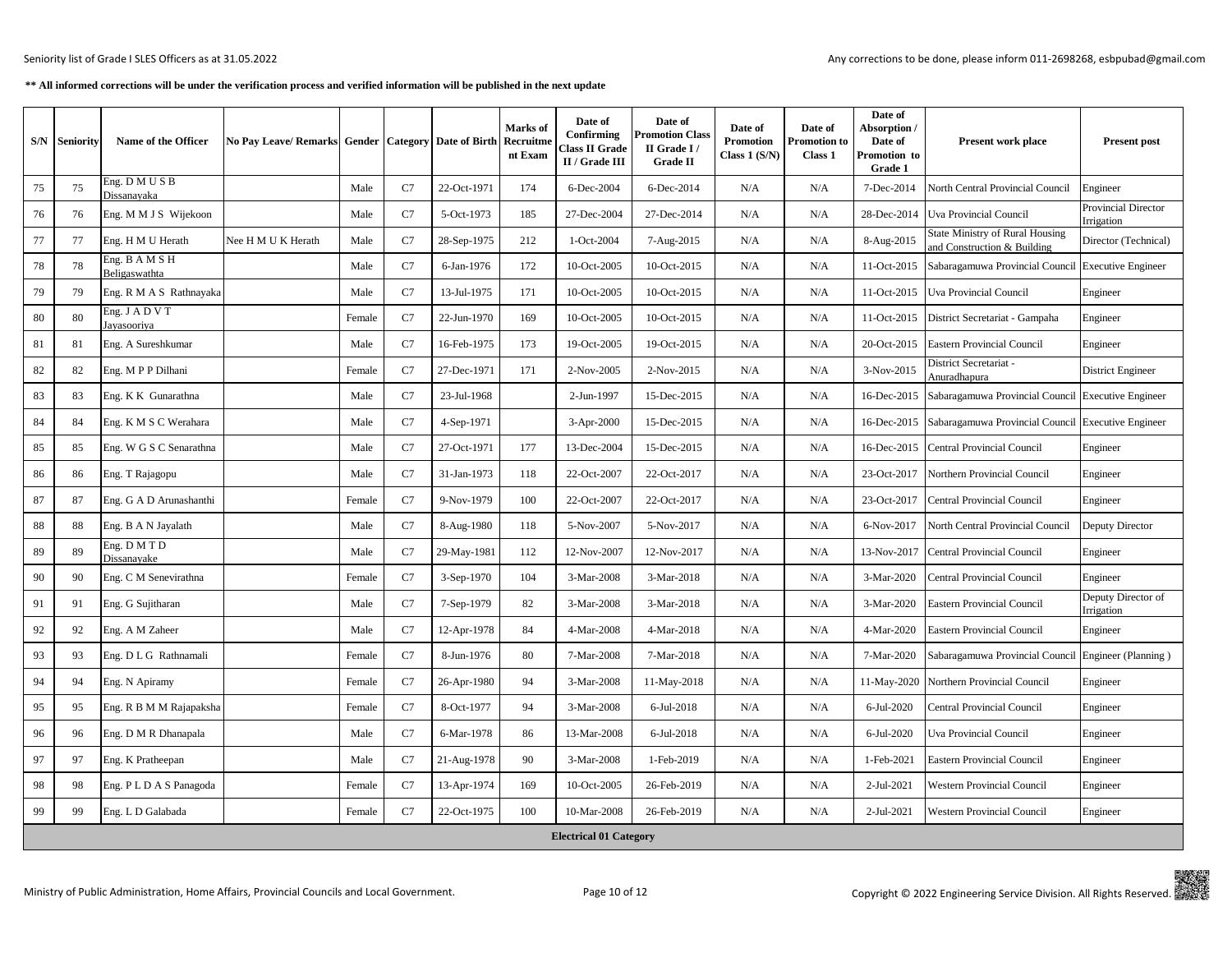| S/N            | <b>Seniority</b> | Name of the Officer            | No Pay Leave/ Remarks Gender   Category   Date of Birth |        |                |             | Marks of<br>Recruitme<br>nt Exam | Date of<br>Confirming<br>Class II Grade<br>II / Grade III | Date of<br>Promotion Class<br>II Grade I/<br><b>Grade II</b> | Date of<br><b>Promotion</b><br>Class $1(S/N)$ | Date of<br>romotion to<br>Class 1 | Date of<br>Absorption /<br>Date of<br>Promotion to<br>Grade 1 | <b>Present work place</b>                                     | <b>Present post</b>                                   |
|----------------|------------------|--------------------------------|---------------------------------------------------------|--------|----------------|-------------|----------------------------------|-----------------------------------------------------------|--------------------------------------------------------------|-----------------------------------------------|-----------------------------------|---------------------------------------------------------------|---------------------------------------------------------------|-------------------------------------------------------|
| -1             | $\mathbf{1}$     | Eng. G M Prasantha             |                                                         | Male   | E1             | 12-Sep-1964 |                                  | 15-Jun-1993                                               | 10-Jan-2006                                                  | N/A                                           | N/A                               | 11-Jan-2006                                                   | Department of Railways                                        | Deputy Chief<br>Engineer (Electrical)                 |
| $\overline{2}$ | $\overline{2}$   | Eng. J I D Jayasundara         |                                                         | Male   | E1             | 9-Dec-1971  |                                  | 1-Jun-2000                                                | $1-Jun-2010$                                                 | N/A                                           | N/A                               | 2-Jun-2010                                                    | Department of Railways                                        | General Manager                                       |
| 3              | 3                | Eng. W N Ajantha               |                                                         | Female | E1             | 28-Feb-1971 |                                  | 1-Oct-2004                                                | 1-Oct-2014                                                   | N/A                                           | N/A                               | 2-Oct-2014                                                    | State Ministry of Women and<br>Child Development, Pre schools | <b>Electrical Engineer</b>                            |
| $\overline{4}$ | $\overline{4}$   | Eng. V C D Jayasekara          |                                                         | Male   | E1             | 8-Feb-1973  |                                  | 22-Feb-2006                                               | 22-Feb-2016                                                  | N/A                                           | N/A                               | 23-Feb-2016                                                   | Department of Railways                                        | Deputy Chief<br>Engineer (planning)                   |
| 5              | 5                | Eng. K Thushyanthan            |                                                         | Male   | E1             | 13-Nov-1975 | 166                              | 1-Jun-2006                                                | 1-Jun-2016                                                   | N/A                                           | N/A                               | 2-Jun-2016                                                    | Department of Railways                                        | Deputy Chief<br>Engineer                              |
| 6              | 6                | Eng. E D M S Gunarathna        |                                                         | Female | E1             | 20-Dec-1974 | 123                              | 1-Jun-2006                                                | 1-Jun-2016                                                   | N/A                                           | N/A                               | 2-Jun-2016                                                    | Department of Buildings                                       | Director (Electrical &<br>Mechnical)                  |
| $\tau$         | $7\phantom{.0}$  | Eng. A K S P S Wijesoma        |                                                         | Female | E1             | 29-Dec-1972 | 116                              | 1-Nov-2007                                                | 5-Oct-2018                                                   | N/A                                           | N/A                               | 5-Oct-2020                                                    | Department of Agriculture                                     | Engineer                                              |
|                |                  |                                |                                                         |        |                |             |                                  | <b>Electrical 03 Category</b>                             |                                                              |                                               |                                   |                                                               |                                                               |                                                       |
|                | $\blacksquare$   | Eng. S A D A P<br>Samaraweera  |                                                         | Male   | E3             | 18-Jan-1965 |                                  | 1-Dec-2000                                                | 1-Dec-2010                                                   | N/A                                           | N/A                               | 2-Dec-2010                                                    | <b>Western Provincial Council</b>                             | Engineer                                              |
|                |                  |                                |                                                         |        |                |             |                                  | <b>Mechanical 01 Category</b>                             |                                                              |                                               |                                   |                                                               |                                                               |                                                       |
|                | $\blacksquare$   | Eng. C L Rajapaksa             |                                                         | Male   | M <sub>1</sub> | 29-May-1962 |                                  | 1-Aug-1989                                                | 12-Nov-1999                                                  | 12-Nov-2007                                   | N/A                               | 2-Jan-2006                                                    | Department of Agriculture                                     | <b>Chief Engineer</b>                                 |
| $\overline{c}$ | 2                | Eng. B H M P<br>Amunumullegama |                                                         | Male   | M <sub>1</sub> | 21-Sep-1960 |                                  | 1-Aug-1989                                                | 1-Jun-2001                                                   | 1-Jun-2009                                    | N/A                               | 2-Jan-2006                                                    | Department of Irrigation                                      | Director                                              |
| 3              | 3                | Eng. D L A Peiris              |                                                         | Male   | M <sub>1</sub> | 29-Jan-1962 |                                  | 1-Oct-1987                                                | 9-Jun-2001                                                   | 9-Jun-2009                                    | N/A                               | 2-Jan-2006                                                    | Department of Labour                                          | <b>Factory Chief</b><br>Engineer                      |
| $\overline{4}$ | $\overline{4}$   | Eng. A Wijesingha              |                                                         | Male   | M1             | 9-Jul-1966  |                                  | 15-Feb-1995                                               | 5-Jan-2007                                                   | N/A                                           | N/A                               | 6-Jan-2007                                                    | Department of Government<br>Factory                           | Director (Acting)                                     |
| 5              | 5                | Eng. K M M Marshook            |                                                         | Male   | M <sub>1</sub> | 15-Sep-1964 |                                  | 15-Feb-1995                                               | 12-Jan-2008                                                  | N/A                                           | N/A                               | 13-Jan-2008                                                   | Department of Irrigation                                      | Director (Mechanical)                                 |
| 6              | 6                | Eng. S N B M Padmasiri         |                                                         | Male   | M <sub>1</sub> | 31-Oct-1966 |                                  | 1-Jun-2000                                                | 1-Jun-2010                                                   | N/A                                           | N/A                               | 2-Jun-2010                                                    | <b>Uva Provincial Council</b>                                 | Director                                              |
| $\tau$         | $\overline{7}$   | Eng. E Abeysiriwardena         |                                                         | Male   | M1             | 31-Mar-1965 |                                  | 3-Jul-2000                                                | 3-Jul-2010                                                   | N/A                                           | N/A                               | 4-Jul-2010                                                    | Department of Labour                                          | Engineer                                              |
| 8              | 8                | Eng. K M U B Kulasekara        |                                                         | Male   | M <sub>1</sub> | 25-Sep-1966 |                                  | 15-Feb-1995                                               | 6-Aug-2010                                                   | N/A                                           | N/A                               | 7-Aug-2010                                                    | Department of Labour                                          | <b>District Factory</b><br><b>Supervisor Engineer</b> |
| 9              | 9                | Eng. D P N Wijesiri            |                                                         | Male   | M <sub>1</sub> | 10-Nov-1970 |                                  | 29-Jun-2000                                               | 6-Aug-2010                                                   | N/A                                           | N/A                               | 7-Aug-2010                                                    | Department of Irrigation                                      | <b>Chief Engineer</b><br>(Mechanical)                 |
| 10             | 10               | Eng. H K D W T<br>Gajanayaka   |                                                         | Male   | M1             | 4-Sep-1969  |                                  | 2-Jun-1997                                                | 6-Jan-2012                                                   | N/A                                           | N/A                               | 7-Jan-2012                                                    | Department of Irrigation                                      | <b>Chief Engineer</b>                                 |
| 11             | 11               | Eng. B M W L Balasooriya       |                                                         | Male   | M <sub>1</sub> | 11-Dec-1975 |                                  | 1-Dec-2004                                                | 1-Dec-2014                                                   | N/A                                           | N/A                               | 2-Dec-2014                                                    | Department of Agriculture                                     | Engineer                                              |
| 12             | 12               | Eng. M H I Lakmali             |                                                         | Female | M <sub>1</sub> | 12-Oct-1975 |                                  | 1-Oct-2004                                                | 7-Aug-2015                                                   | N/A                                           | N/A                               | 8-Aug-2015                                                    | Department of Labour                                          | <b>Factory Supervisor</b><br>Engineer                 |
| 13             | 13               | Eng. B M C P Balasuriya        |                                                         | Male   | M1             | 8-May-1971  |                                  | 1-Oct-2004                                                | 6-Jan-2017                                                   | N/A                                           | N/A                               | 7-Jan-2017                                                    | Department of Agriculture                                     | Engineer                                              |
| 14             | 14               | Eng. P M S Liyanage            |                                                         | Female | M <sub>1</sub> | 26-Jan-1972 |                                  | 1-Oct-2004                                                | 4-Aug-2017                                                   | N/A                                           | N/A                               | 5-Aug-2017                                                    | Colombo Municipal Council                                     | <b>Chief Engineer</b>                                 |
| 15             | 15               | Eng. U K Kongahawaththa        |                                                         | Male   | M <sub>1</sub> | 7-Jun-1974  |                                  | 14-Nov-2005                                               | 19-Dec-2017                                                  | N/A                                           | N/A                               | 20-Dec-2017                                                   | Department of Government<br>Factorv                           | <b>Chief Engineer</b>                                 |
| 16             | 16               | Eng. S G Dissanayaka           |                                                         | Male   | M1             | 15-Dec-1975 | 124                              | 22-Oct-2007                                               | 26-Feb-2019                                                  | N/A                                           | N/A                               | 26-Feb-2021                                                   | Department of Labour                                          | Engineer                                              |